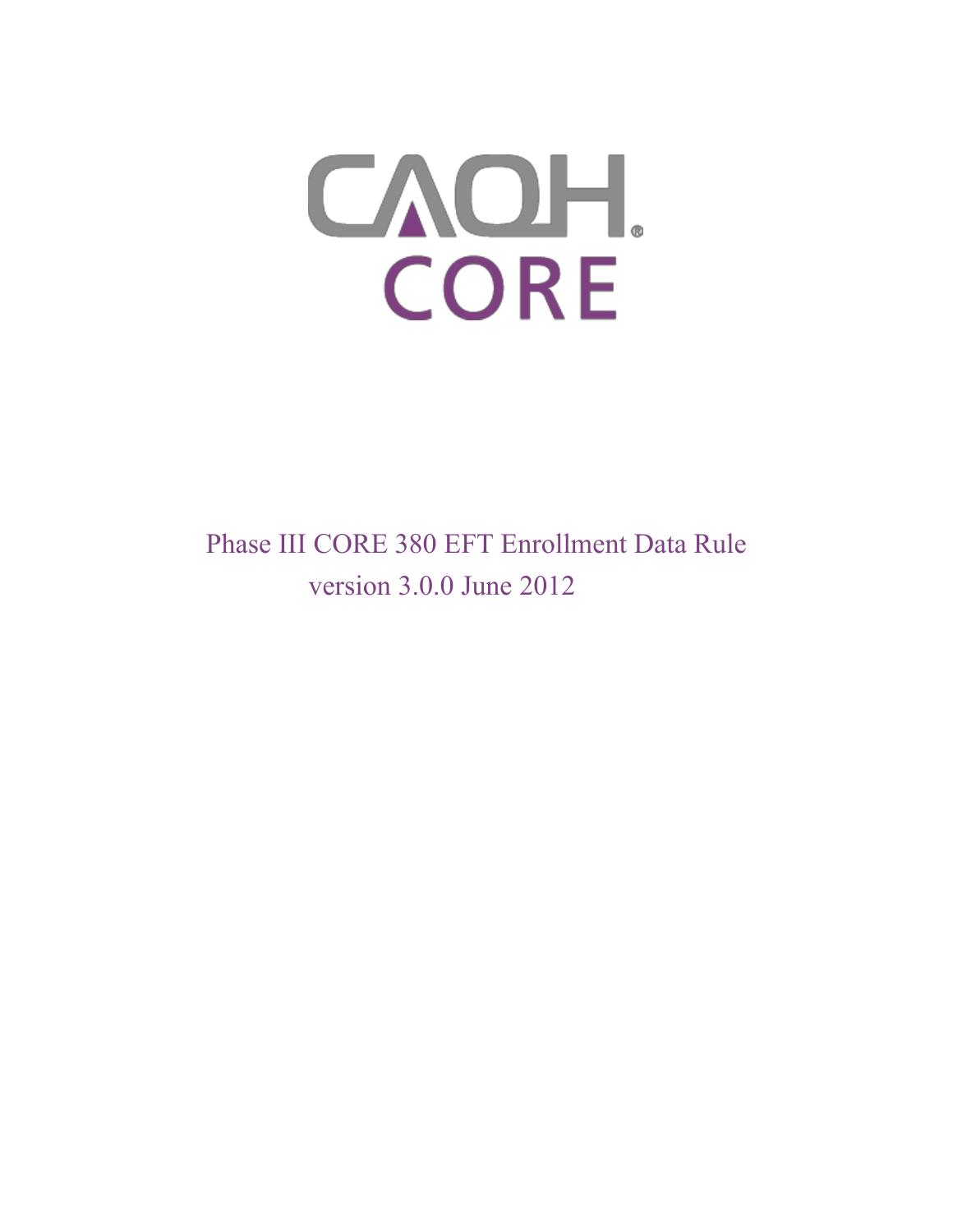# **Table of Contents**

| $\mathbf{1}$            |                                                                                |  |
|-------------------------|--------------------------------------------------------------------------------|--|
| 1.1                     |                                                                                |  |
| $\overline{2}$          |                                                                                |  |
| 2.1<br>2.2              |                                                                                |  |
| 2.2.1                   |                                                                                |  |
| $\mathbf{3}$            |                                                                                |  |
| 3.1                     |                                                                                |  |
| 3.2                     |                                                                                |  |
| 3.2.1                   |                                                                                |  |
| 3.3                     |                                                                                |  |
| 3.4                     | CORE Process for Maintaining CORE-required Maximum EFT Enrollment Data Set 9   |  |
| 3.5                     |                                                                                |  |
| 3.6                     |                                                                                |  |
| 3.7                     |                                                                                |  |
| $\overline{\mathbf{4}}$ |                                                                                |  |
| 4.1                     | Requirements for a Health Plan, its Agent or Vendors Offering EFT Enrollment 9 |  |
| 4.2                     |                                                                                |  |
| 4.3                     |                                                                                |  |
| 4.3.1                   |                                                                                |  |
| 4.3.2                   |                                                                                |  |
| 4.4                     | CORE Electronic Safe Harbor for EFT Enrollment to Occur Electronically 23      |  |
| 4.5                     |                                                                                |  |
| 5                       |                                                                                |  |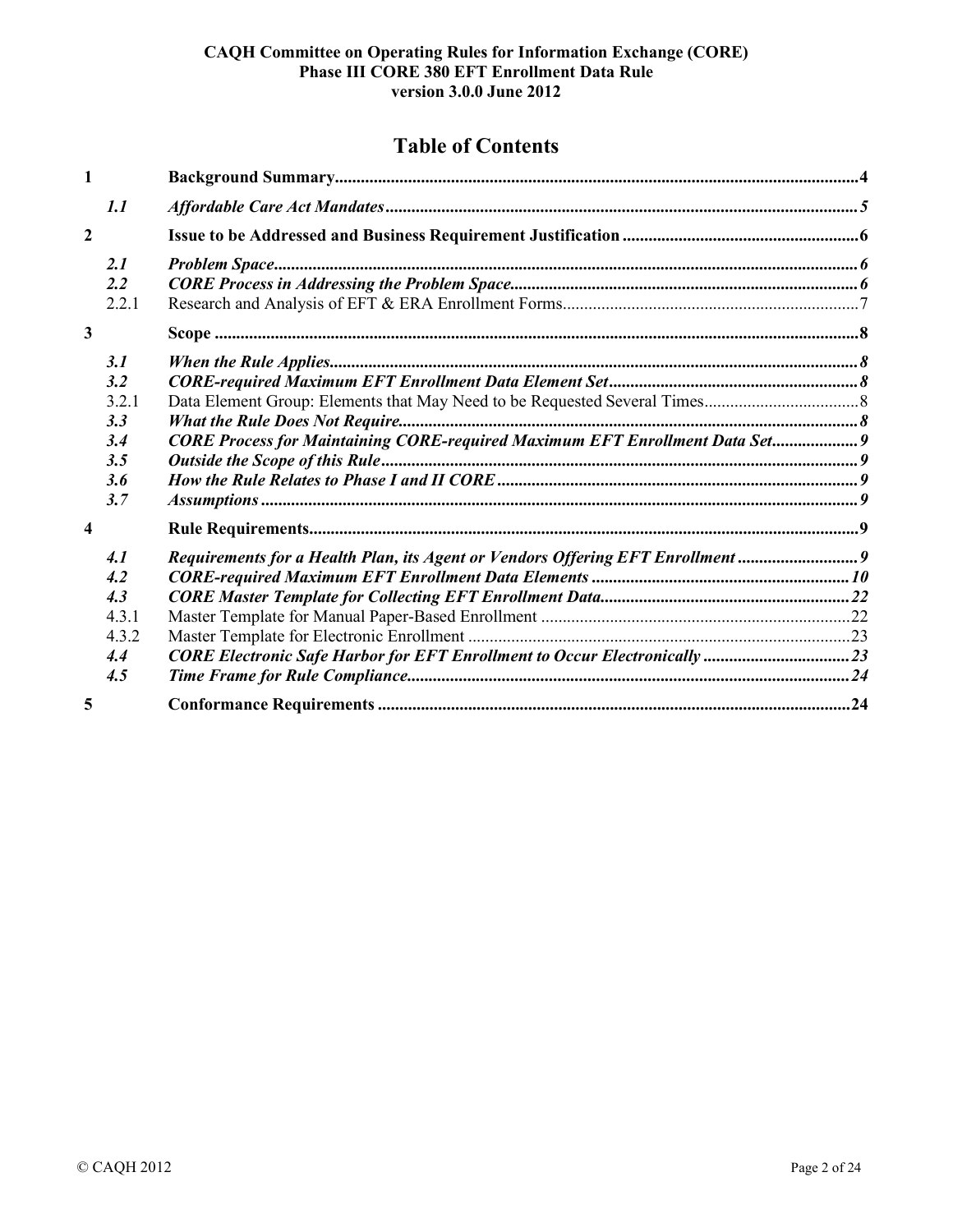# <span id="page-2-0"></span>**1 Background Summary**

In Phase III, CORE built on the Phase I and Phase II foundation by adding a range of operating rule requirements for both the HIPAA-adopted ASC X12 005010X221A1 Health Care Claim Payment/Advice (835) Technical Report Type 3 Implementation Guide and associated errata (hereafter v5010 X12 835) transaction, also known as the Electronic Remittance Advice (ERA), and the Electronic Funds Transfer (EFT) by addressing operating rules related to the NACHA ACH CCD plus Addenda Record (hereafter CCD+) and the X12 835 TR3 TRN Segment (hereafter the CCD+ and X12 835 TR3 TRN Segment together are the Healthcare EFT Standards<sup>1</sup>).

This set of operating rules includes the application of the Phase I and Phase II CORE infrastructure rules to the conduct of the v5010 X12 835 (Phase III CORE 350 Health Care Claim Payment/Advice (835) Infrastructure Rule Version 3.0.0) so a focus can be placed on improving the conduct and exchange of electronic claim advice data, given these transactions can have a direct impact on a provider's revenue cycle management process. The Phase III CORE EFT & ERA Rule Set also includes a Phase III CORE 370 EFT & ERA Reassociation (CCD+/835) Rule Version 3.0.0, which has identified the critical data elements for reassociating the payment and remittance advice when they travel separately. Working together, the CORE rules complement each other inorder to reduce the current cost of today's paper-based transaction process and to move the industry to fully embracing a real-time, transparent electronic world.

Along with the ERA, the EFT or electronic payment made to the provider from the health plan furthers the automated processing of healthcare payments; paper checks and their manual processing are eliminated. This rule builds upon the other Phase III CORE EFT- and ERA-related rules by addressing a key barrier to the use of EFT by providers – a cumbersome and, in many cases, incomplete EFT enrollment data set that doesn't speak to the electronic needs of the system – and further enables the automated processing of healthcare payments.

Currently, healthcare providers or their agents<sup>2</sup> face significant challenges when enrolling to receive EFT payments from a health plan including:

- A wide variety in data elements requested for enrollment
- Variety in the enrollment processes and approvals to receive the EFT
- Absence of critical elements that would address essential questions regarding provider preferenceson payment options

Conversely, health plans are also challenged by the effort and resources required to enroll providers and maintain changes in provider information over time. As a result, some plans may prioritize converting high volume claim submitters to EFT over converting lower volume submitters, even though the low volume submitters may account for the vast majority of providers submitting claims.

Consistent and uniform operating rules enabling providers to quickly and efficiently enroll for EFT will help to mitigate:

- Complex and varied enrollment processes
- Variation in data elements requested for enrollment
- Lack of electronic access to enrollments
- Missing requests for critical elements that help address provider preference and system-wide automation

<sup>&</sup>lt;sup>1</sup> The CCD+ and X12 835 TR3 TRN Segment are adopted together as the Federal Healthcare EFT Standards in [CMS-0024-IFC:](http://www.gpo.gov/fdsys/pkg/FR-2012-01-10/pdf/2012-132.pdf) Administrative Simplification: Adoption of Standards for Health Care Electronic Funds Transfers (EFTs) and Remittance Advice, 01/10/12.

<sup>&</sup>lt;sup>2</sup> One who agrees and is authorized to act on behalf of another, a principal, to legally bind an individual in particular business transactions with third parties pursuant to an agency relationship. Source: West's Encyclopedia of American Law, edition 2. Copyright 2008 The Gale Group, Inc. All rights reserved.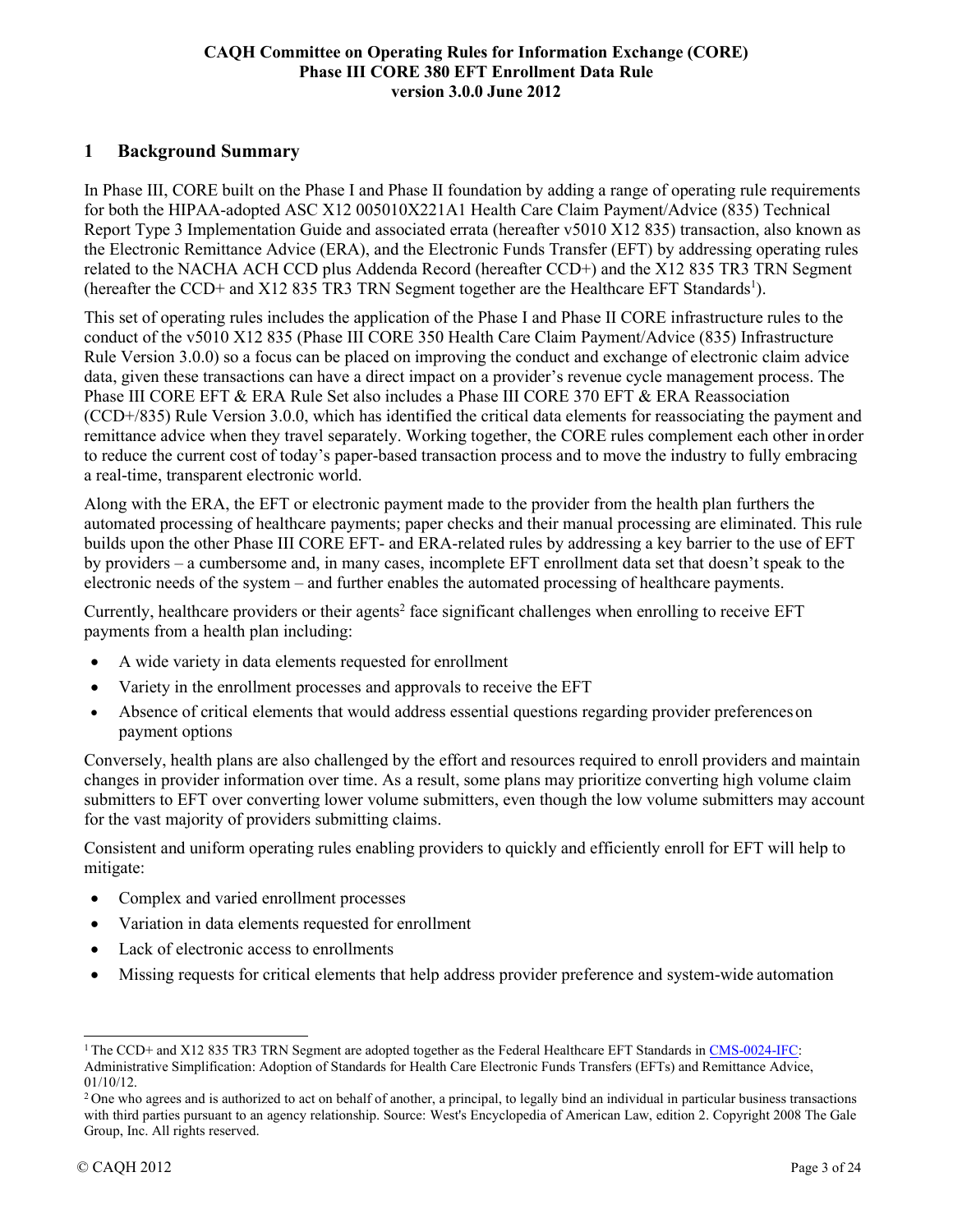And provide for:

- Less staff time spent on phone calls and websites
- Increased ability to conduct targeted follow-up with health plans
- Broader adoption of EFT by providers
- An ability to ensure the enrollment process is coordinated with the next steps in payment process

# <span id="page-3-0"></span>*1.1 Affordable Care Act Mandates*

This rule is part of a set of rules that addresses a request from the National Committee on Vital and Health Statistics (NCVHS) for fully vetted CAQH CORE Operating Rules for the EFT and ERA transactions; the NCVHS request was made in response to NCVHS' role in Section 1104 of the Affordable Care Act (ACA).

Section 1104 of the ACA contains an industry mandate for the use of operating rules to support implementation of the HIPAA standards. Using successful, yet voluntary, national industry efforts as a guide, Section 1104 defines operating rules as a tool that will build upon existing healthcare transaction standards. The legislation outlines three sets of healthcare industry operating rules to be approved by the Department of Health and Human Services (HHS) and then implemented by the industry, the second set of which are those for EFT and ERA.3 The ACA requires HHS to adopt a set of operating rules for both of these transactions by July 2012. In a letter dated  $03/23/11$ ,<sup>4</sup> NCVHS recommended that the Secretary "name CAQH CORE in collaboration with NACHA – The Electronic Payments Association as the candidate authoring entity for operating rules for all health care EFT and ERA transactions..."

Section 1104 of the ACA also adds the EFT transaction to the list of electronic health care transactions for which the HHS Secretary must adopt a standard under HIPAA. The section requires the EFT transaction standard be adopted by 01/01/12, in a manner ensuring that it is effective by 01/01/14. In January 2012, HHS issued an Interim Final Rule with Comment  $(IFC)^5$  adopting the CCD+ and the X12 835 TR3 TRN Segment<sup>6</sup> as the Healthcare EFT Standards. These standards must be used for electronic claims payment initiation by all health plans that conduct healthcare EFT.

As described in the IFC, the healthcare payment flow through the ACH Network occurs in three chronological stages, each of which includes a separate electronic transmission of information:

- *Stage 1 Payment Initiation*: The health plan (i.e., Originator) authorizes its financial institution (i.e., Originating Depository Financial Institution or ODFI) to make an EFT healthcare claims payment through the ACH Network on its behalf. (The Healthcare EFT Standards adopted in the IFC address only this stage.)
- *Stage 2 Transfer of Funds*: Funds from the payer's account at the ODFI are moved, through a series of interactions, into the payee's (i.e., Receiver's) account at the payee's financial institution (i.e.,Receiving Depository Financial Institution or RDFI).

<sup>&</sup>lt;sup>3</sup>The first set of operating rules under ACA Section 1104 applies to eligibility and claim status transactions with an adoption date of  $07/01/11$  and effective date of  $01/01/13$ ; the third set of operating rules applies to healthcare claims or equivalent encounter information transactions, enrollment and disenrollment in a health plan, health plan premium payments and referral, certification and authorization with an adoption date of 07/01/14 and effective date of 01/01/16.

<sup>4</sup> NCVH[S Letter to the Secretary](http://www.ncvhs.hhs.gov/110323lt.pdf) - Affordable Care Act (ACA), Administrative Simplification: Recommendation for entity to submit proposed operating rules to support the Standards for Health Care Electronic Funds Transfers and Health Care Payment and Remittance Advice 03/23/11.

[<sup>5</sup> CMS-0024-IFC: A](http://www.gpo.gov/fdsys/pkg/FR-2012-01-10/pdf/2012-132.pdf)dministrative Simplification: Adoption of Standards for Health Care Electronic Funds Transfers (EFTs) and Remittance Advice, 01/10/12.

 $6$  The IFC requires health plans to input the X12 835 TR3 TRN Segment into the Addenda Record of the CCD+; specifically, the X12 835 TR3 TRN Segment must be placed in Field 3 of the Addenda Entry Record (''7 Record'') of a CCD+.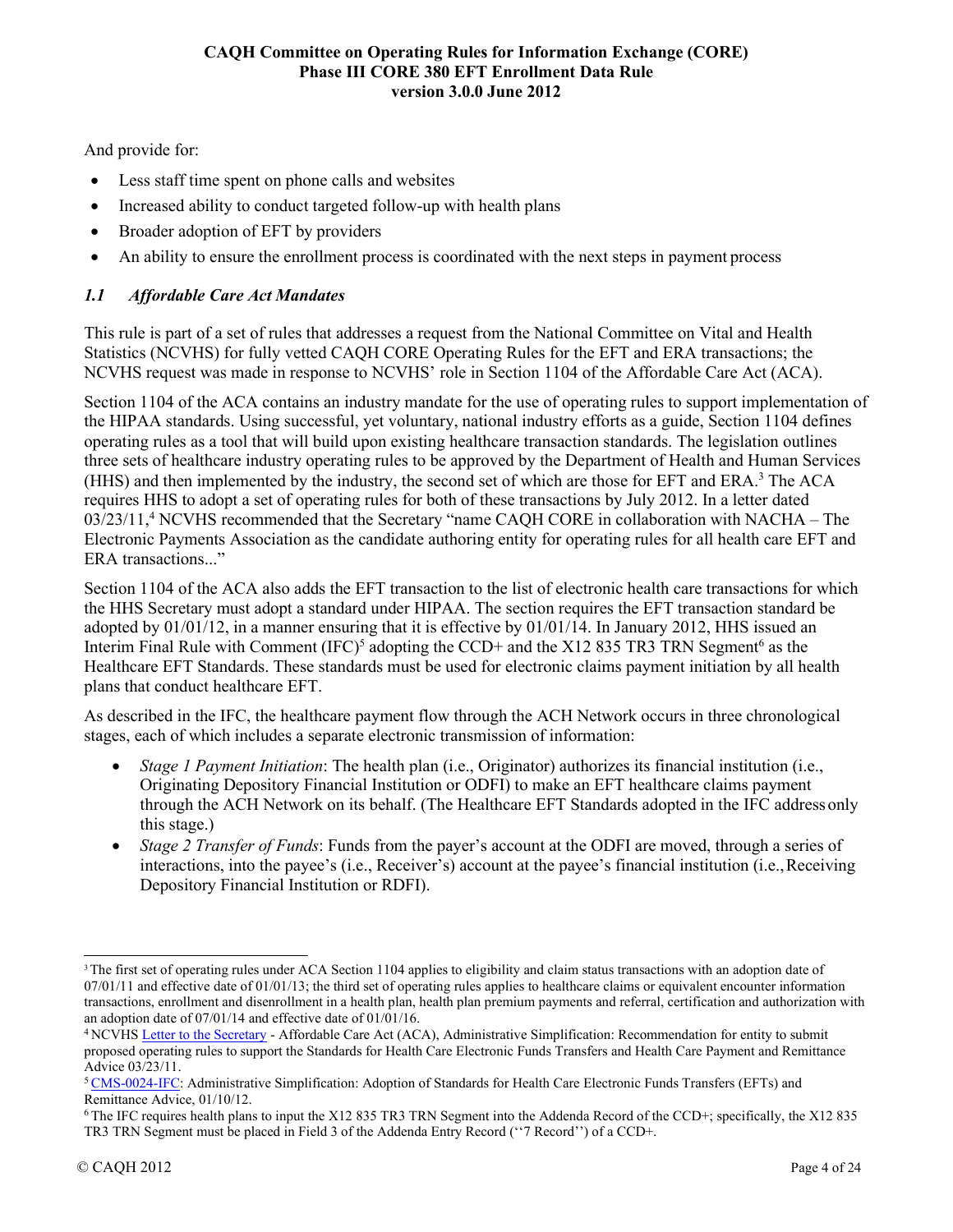• *Stage 3 Deposit Notification*: The RDFI transmits information to the Receiver indicating the payment has been deposited into the Receiver's account.

# <span id="page-4-0"></span>**2 Issue to be Addressed and Business Requirement Justification**

It is a challenge for each provider, whether large or small, to complete enrollment and maintain changes in their banking information for EFT uniquely with each payer. It is equally challenging for each payer to collect and implement banking and identification information from every provider that they pay – moreover, common lessons learned on necessary requests to streamline the process are not being identified due to all this variation. Additionally, provider bank account information may change frequently due to providers changing banks and changes in bank account information for providers that join and leave provider group organizations such as group practices. Providers seeking to enroll for EFT often face different enrollment formats and requirements. For many providers the enrollment process is cumbersome and time-consuming, and can require the provider to initiate a relationship with a new bank and more than one bank.

# <span id="page-4-1"></span>*2.1 Problem Space*

CORE EFT & ERA Subgroup Participant surveys and discussion have identified significant barriers to achieving industry-wide rapid adoption of EFT and ERA; much of these findings have been reiterated by CAQH CORE and NACHA research as well as research by other industry efforts. One of the key barriers identified is the challenge faced by providers due to the variances in the processes and data elements requested when enrolling in EFT with a health plan.

Due to the variations across health plans in the data elements requested, providers manually process enrollment forms for each plan to which they bill claims and from which they wish to receive an EFT payment. This results in unnecessary manual processing of multiple forms requesting a range of information – not necessarily the same – as noted by research findings – and, in the case when it is the same, often using a wide variety of data terminology for the same semantic concept (i.e., "Routing Number" vs. "Bank Routing Number").

This inconsistent terminology for the same data element during EFT enrollment can cause confusion and incorrect data to be entered during the enrollment process resulting in further delays as manual processes are used to clarify the inaccurate data – telephone calls, faxes, emails and original enrollment documents are returned to the provider for review, correction and resubmission to the health plan.

The manual and time-consuming process required by many of the current enrollment processes today and the variety of enrollment forms and data requirements cost the industry time and money – and, in many cases, does not address the key items that are needed to use the EFT enrollment information to fully automate payments. As a consequence, providers are often reluctant to implement the EFT payment with many health plans, particularly those plans that have seemingly difficult or extensive requirements for enrollment.<sup>7</sup> It is well understood that EFT enrollment is not the only challenge with regard to provider adoption of EFT; however, it is one of the pieces of the puzzle and thus does need to be addressed, especially given the significant challenges that the other Phase III CORE Rules are working to improve.

# <span id="page-4-2"></span>*2.2 CORE Process in Addressing the Problem Space*

To address the Problem Space associated with EFT enrollment, the CORE EFT & ERA Subgroup and its Work Group conducted a series of surveys, numerous Subgroup discussions and significant review of industry EFT enrollment forms and research related to existing industry initiatives (e.g., Workgroup for Electronic Data

<sup>7</sup> CAQH CORE/NACHA White Paper: Adoption of EFT and ERA by Health Plans and Providers: A White Paper Identifying Business Issues and Recommendations for Operating Rules (2011)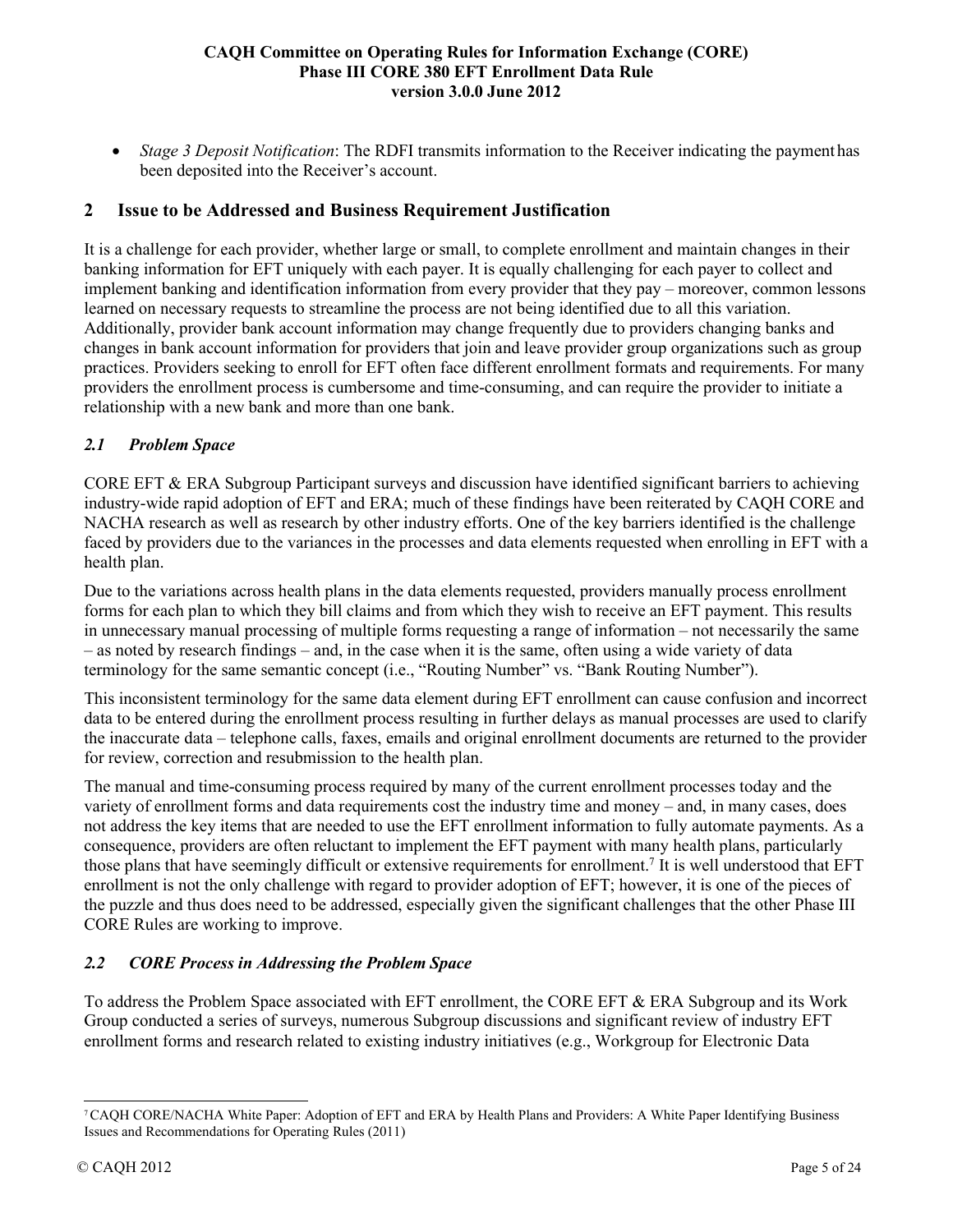Interchange [WEDI], American Medical Association [AMA], etc.) to inform development of this Phase III CORE Rule.

### <span id="page-5-0"></span>**2.2.1 Research and Analysis of EFT & ERA Enrollment Forms**

The CORE EFT & ERA Subgroup completed a number of research steps to determine a set of data elements to serve as a maximum data requirement for EFT enrollment. These key research steps included:

- Created source list for representative sample of EFT and ERA enrollment forms
- Using source list, obtained a representative sample of approximately 45 enrollment forms from eight key industry sectors (National Plans, Regional Plans, State Medicaid, Medicare, Clearinghouses, Worker's Compensation, Employer Owned [including Provider Owned], Third-Party Administrators)
- Identified frequency of data elements and key semantic concepts across source list enrollment forms and elements needing clarity; considered data elements utilized by external resources, e.g., the U.S. Postal Service, *NACHA Operating Rules*, etc.
- Using direct research findings and indirect sources (i.e., related white papers by WEDI, AMA, etc.), created a list of required data elements with definitions and other rule requirements using agreed-upon evaluation criteria
- Outlined the essential elements needed to address provider preferences and electronic transaction needs

CAQH CORE conducted substantial analysis to compare EFT enrollment forms from across the industry and follow up with specific industry sectors such as pharmacy. Using Subgroup-approved evaluation criteria, a set of universally necessary EFT enrollment data elements was identified by the CORE Participants as well as the detailed rule requirements around these EFT enrollment data elements. The CORE Participants agreed that these data elements represented the *maximum* set of data elements required for successful EFT enrollment. Therefore, this Phase III CORE Rule addresses the maximum set of data elements required for providers enrolling for receipt of the EFT from a health plan.

# *2.2.1.1 Evaluation Criteria to Identify Required EFT Enrollment Data Elements*

The following evaluation criteria were used by the Subgroup to identify the list of required EFT enrollment data elements using direct (e.g., EFT enrollment forms utilized by health plans and vendors) and indirect (e.g., white papers that address the topic of standardization of EFT enrollment) sources:

- Quantitative findings of research, e.g.,
	- Include data elements that are frequently included across direct and indirect sources (e.g., elements included in 65% or more of all enrollment forms or research)
	- For data elements that have different terms used for the same semantic concept, e.g., meaning/intent, select one term for each data element (i.e., term selected would be used on 65% of forms; e.g.,"Bank Transit Number" vs. "Bank Routing Number" vs. "Transit/Routing Number")
- Qualitative discussions for elements that are unclear in the quantitative findings, but are directly relatedto agreed-upon CORE EFT & ERA Subgroup high priority goals
	- Identified strong business need to streamline the collection of data elements (e.g.,Taxpayer Identification Number [TIN] vs. National Provider Identifier [NPI] provider preference)
	- Essential data for populating the Healthcare EFT Standards and the v5010 X12 835
	- Balance between time and resources (cost) to provide enrollment data versus necessity (benefit)to procure data element
	- Consistent with CORE Guiding Principles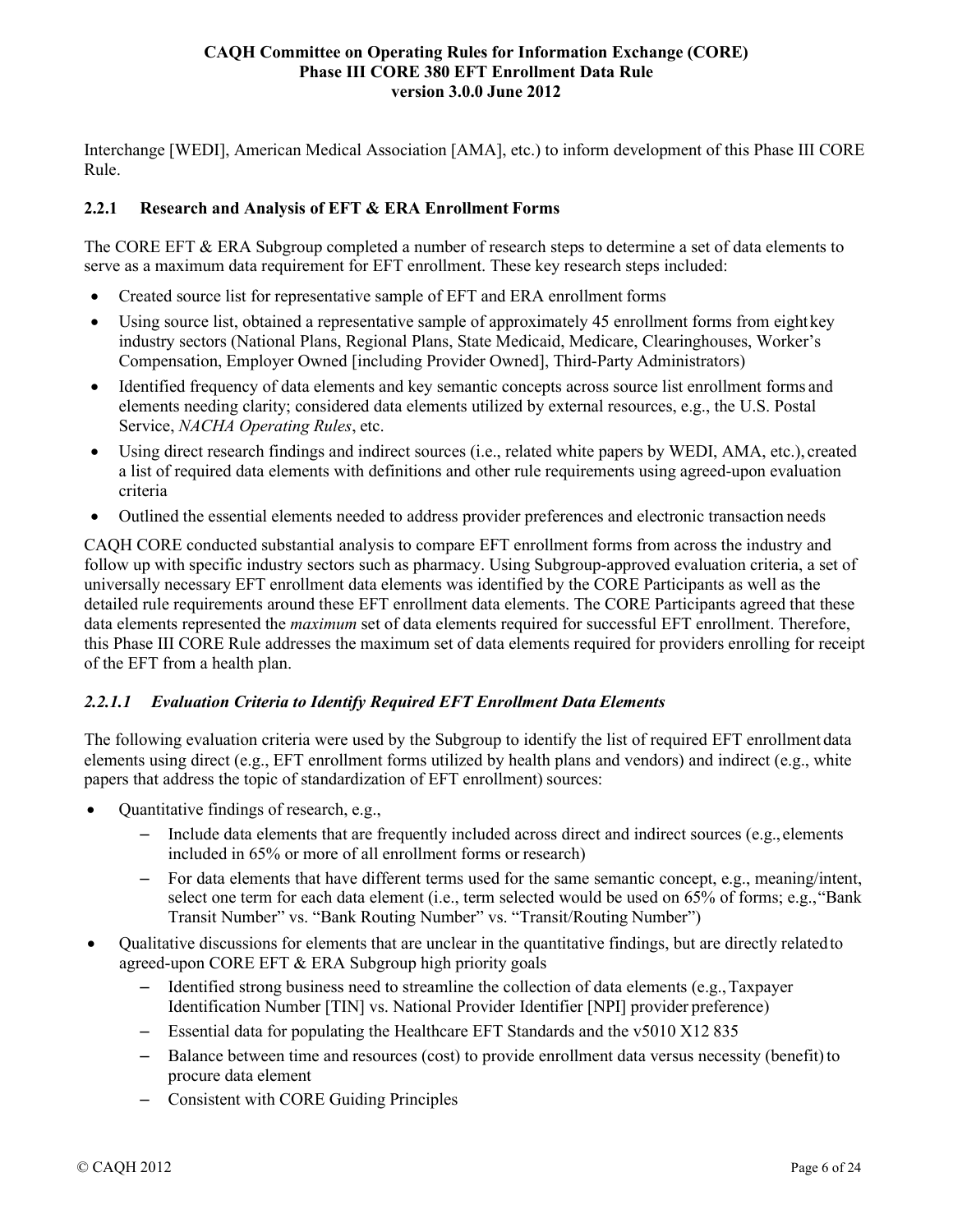# <span id="page-6-0"></span>**3 Scope**

# <span id="page-6-1"></span>*3.1 When the Rule Applies*

This rule applies when a health plan or its agent is enrolling a healthcare provider (or its agent) for the purpose of engaging in the payment of healthcare claims electronically using the Healthcare EFT Standards.

### <span id="page-6-2"></span>*3.2 CORE-required Maximum EFT Enrollment Data Element Set*

The data elements identified in Table 4.2-1 in §4.2 are the maximum number of data elements that a health plan or its agent may require a healthcare provider or its agent to submit to the health plan for the purpose of engaging in the payment of healthcare claims electronically.

The enrollment data elements in Table 4.2-1 represent a "controlled vocabulary" as a means to provide a common, uniform and consistent way for health plans to collect and organize data for subsequent collection and use. A controlled vocabulary reduces ambiguity inherent in normal human languages (where the same concept can be given different names), ensures consistency and is potentially a crucial enabler of semantic interoperability. The CORE-required Maximum EFT Enrollment Data Set (i.e., a controlled vocabulary) mandates the use of predefined and authorized terms that have been preselected by CORE Participants.

# <span id="page-6-3"></span>**3.2.1 Data Element Group: Elements that May Need to be Requested Several Times**

Several of the data elements in Table 4.2-1 can be logically related where each single discrete data element can form a larger grouping or a set of data elements that are logically related, e.g., a bank account number and a taxpayer identification number are typically requested together, or should be. Such logical Data Element Groups are shown in Table 4.2-1 by assigning a Data Element Group identifier (e.g., DEG1, DEG2, etc.) to the discrete data element included in the set of logically related data elements.

There are eight of these Data Element Groups (DEGs); each represents a set of data elements that may need to be collected more than once for a specific context [e.g., multiple bank accounts at a bank with different linked Taxpayer Identification Numbers (TIN)<sup>8</sup> or National Provider Identifiers (NPIs)<sup>9</sup>]. Examples of the DEGs are: Provider's Agent Name and Address. Multiple uses of the same Data Element Group to collect the same data for another context are allowed by this rule and do not constitute a non-conforming use of the CORE-required Maximum Enrollment Data Set.

# <span id="page-6-4"></span>*3.3 What the Rule Does Not Require*

This rule does not require any health plan to:

- Engage in the process of paying for healthcare claims electronically
- Conduct either the v5010 X12 835 or the Healthcare EFT Standards transactions
- Combine EFT with ERA enrollment
- Re-enroll a provider if the provider is already enrolled and receiving the EFT

This rule does not prohibit or require a health plan from obligating a provider to agree to engage in EFT in order to receive an ERA.

<sup>&</sup>lt;sup>8</sup> A Taxpayer Identification Number (TIN) is an identification number used by the Internal Revenue Service (IRS) in the administration of tax laws. It is issued either by the Social Security Administration (SSA) or by the IRS. A Social Security number (SSN) is issued by the SSA whereas all other TINs are issued by the IRS[. http://www.irs.gov/businesses/small/article/0,,id=98350,00.html](http://www.irs.gov/businesses/small/article/0%2C%2Cid%3D98350%2C00.html)

[<sup>9</sup> http://www.cms.gov/NationalProvIdentStand/](http://www.cms.gov/NationalProvIdentStand/)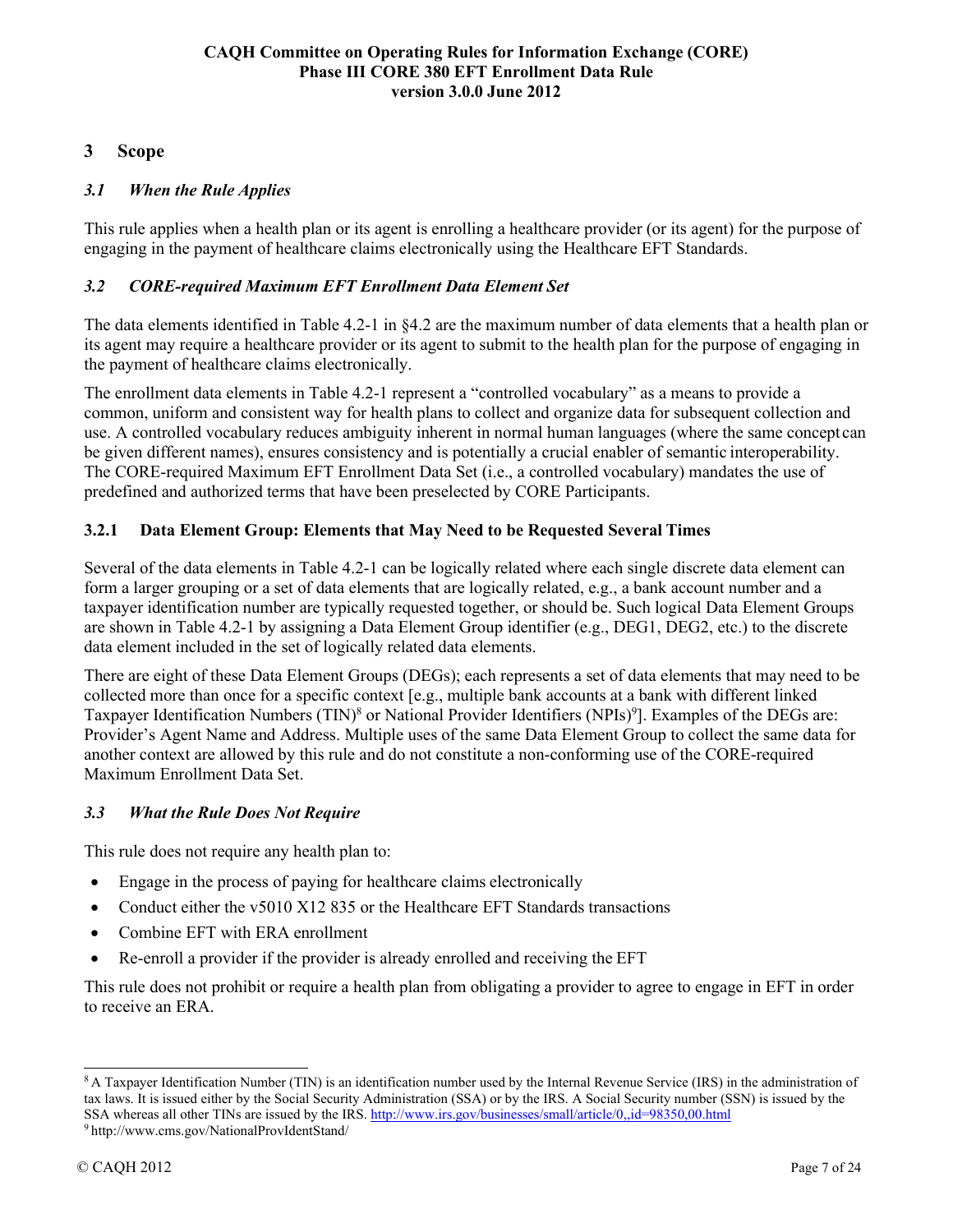### <span id="page-7-0"></span>*3.4 CORE Process for Maintaining CORE-required Maximum EFT Enrollment Data Set*

The CORE-required Maximum EFT Enrollment Data Set is a set of data elements determined by CORE to be the most appropriate data set to achieve uniform and consistent collection of such data at the time this rule was developed. CORE recognizes that as this rule becomes widely adopted and implemented in health care – and as EFT changes in the marketplace – the experience and learning gained from EFT enrollment may indicate a need to modify the maximum data set to meet emerging or new industry needs.

Given this anticipated need for data set maintenance activity, CORE recognizes that the focus of this rule, coupled with this need for unique modification of the data set, will require a process and policy to enable the data set to be reviewed on an annual or semi-annual basis. Any revisions to the data set will follow standard CORE processes for rule revisions. CORE will develop such a process and policy in accordance with CORE Guiding Principles following the approval of the Phase III CORE Operating Rules for first review of potential revisions to the data set. The first review shall commence one year after the passage of a Federal regulation requiring implementation of this CORE rule. Substantive changes necessary to the data set will be reviewed and approved by CORE as necessary to ensure accurate and timely revision to the data set.

#### <span id="page-7-1"></span>*3.5 Outside the Scope of this Rule*

This rule does not address any business relationship between a health plan and its agent, a healthcare provider and its agent, nor their financial institutions.

Outside the scope of this rule is:

- The need to collect other data for other business purposes and such data may be collected at the health plan's discretion
- The method or mechanism for how a health plan exchanges EFT data internally
- The method or mechanism for how a health plan collects EFT data externally

### <span id="page-7-2"></span>*3.6 How the Rule Relates to Phase I and II CORE*

As with other Phase I and Phase II CORE Rules, general CORE policies also apply to Phase III CORE Rules and will be outlined in the Phase III CORE Rule Set.

#### <span id="page-7-3"></span>*3.7 Assumptions*

A goal of this rule is to establish a foundation for the successful and timely enrollment of healthcare providers by health plans to engage in the payment of healthcare claims electronically.

The following assumption applies to this rule:

• This rule is a component of the larger set of Phase III CORE Rules; as such, all the CORE Guiding Principles apply to this rule and all other rules

### <span id="page-7-4"></span>**4 Rule Requirements**

### <span id="page-7-5"></span>*4.1 Requirements for a Health Plan, its Agent or Vendors Offering EFT Enrollment*

A health plan (or its agent or vendors offering EFT enrollment) must comply with all requirements specified in this rule when collecting from a healthcare provider (or its agent) the data elements needed to enroll the healthcare provider for the payment of healthcare claims electronically.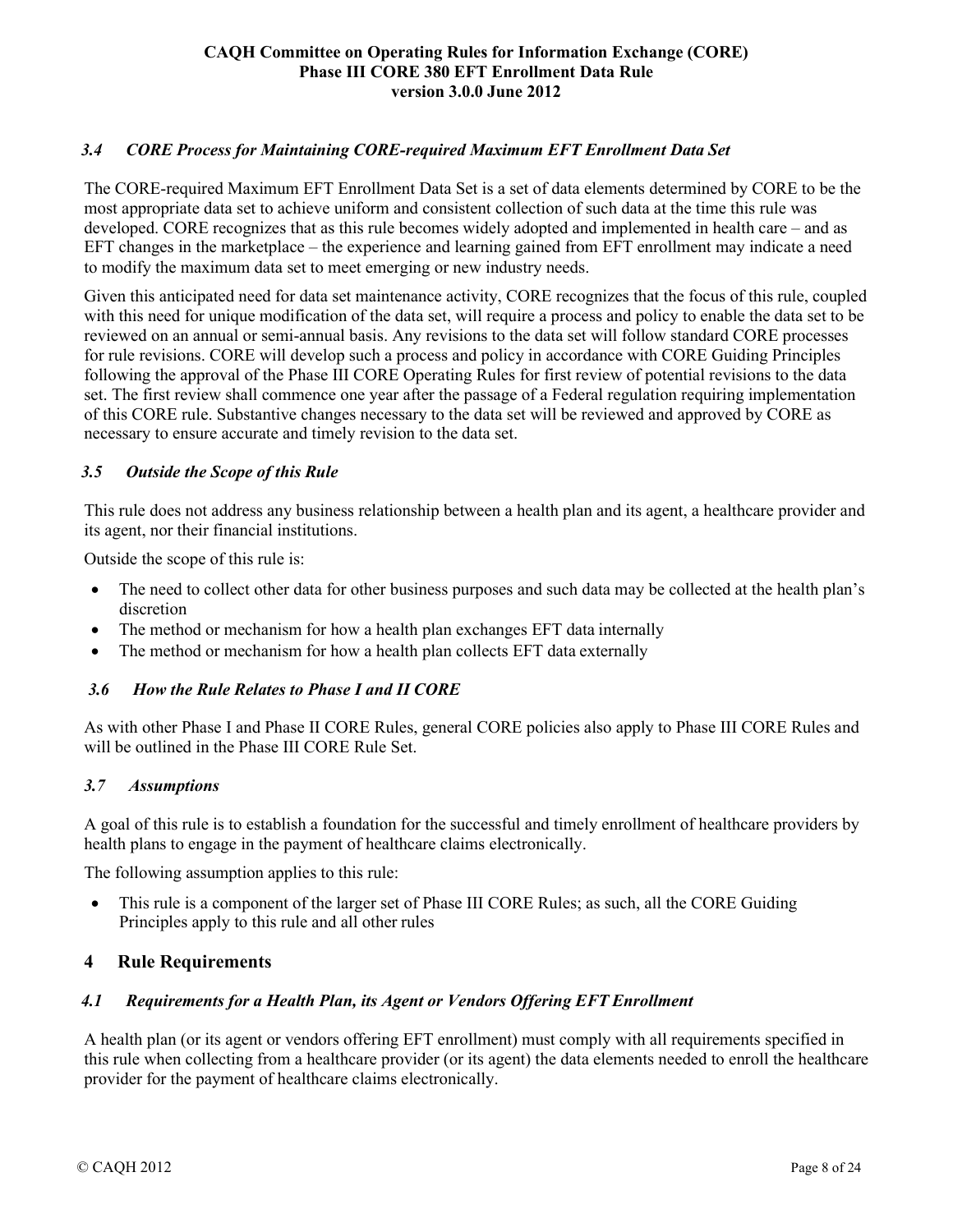### <span id="page-8-0"></span>*4.2 CORE-required Maximum EFT Enrollment Data Elements*

A health plan (or its agent or vendors offering EFT enrollment) is required to collect no more data elements than the maximum data elements defined in Table 4.2-1 CORE-required Maximum EFT Enrollment Data Set. Table 4.2-1 lists all of the CORE-required maximum Individual Data Elements organized by categories of information, e.g., Provider Information, Provider Identifiers Information, Federal Agency Information, Retail Pharmacy Information, Financial Institution Information and Submission Information. Both the Individual Data Element name and its associated description must be used by a health plan (or its agent or vendors offering EFT enrollment) when collecting EFT enrollment data either electronically or via a manual paper-based process. The Individual Data Element Name and its associated description must not be modified.

Table 4.2-1 includes eight Data Element Groups, each representing a set of data elements that may need to be collected more than once for a specific context (Reference §3.2.1 above). Multiple uses of the same Data Element Group to collect the same data for another context are allowed by this rule and do not constitute a non-conforming use of the CORE-required Maximum Enrollment Data Set. These eight Data Element Groups are:

- DEG1: Provider Information
- DEG2: Provider Identifiers Information
- DEG3: Provider Contact Information
- DEG4: Provider Agent Information
- DEG5: Federal Agency Information
- DEG6: Retail Pharmacy Information
- DEG7: Financial Institution Information
- DEG8: Submission Information

Within each information category some data elements may be grouped into specific Data Element Groups (Reference §3.2.1). A DEG may be designated as required or optional for data collection. Within each DEG, Individual Data Elements may be designated as required or optional for data collection.

- When a DEG is designated as required, all of the Individual Data Elements designated as required within the DEG must be collected by the health plan; Individual Data Elements designated as optional may be collected depending on the business needs of the health plan.
- When a DEG is designated as optional, the collection of the optional DEG is at the discretion of thehealth plan. When a health plan exercises its discretion to collect an optional DEG, any included Individual Data Element designated as required must be collected.
- Some required or optional Individual Data Elements are composed of one or more Sub-elements, where a Sub-element is designated as either required or optional for collection. When a health plan collects an optional Individual Data Element that is composed of one more optional Sub-element, the optional Subelement may be collected at the discretion of the health plan. When a health plan collects a required Individual Data Element that is composed of one or more optional Sub-elements, the optional Sub-element may be collected at the discretion of the health plan.

Not collecting an Individual Data Element identified as optional does not constitute a non-conforming use of the CORE-required Maximum Enrollment Data Set. As specified in §3.2.1, the collection of multiple occurrences of DEGs for another context does not constitute a non-conforming use of the CORE-required Maximum Enrollment Data Set.

A health plan must develop and make available to the healthcare provider (or its agent) specific written instructions and guidance for the healthcare provider (or its agent) when providing and submitting the data elements in Table 4.2-1. The health plan's specific instructions and guidance are not addressed in this CORE rule.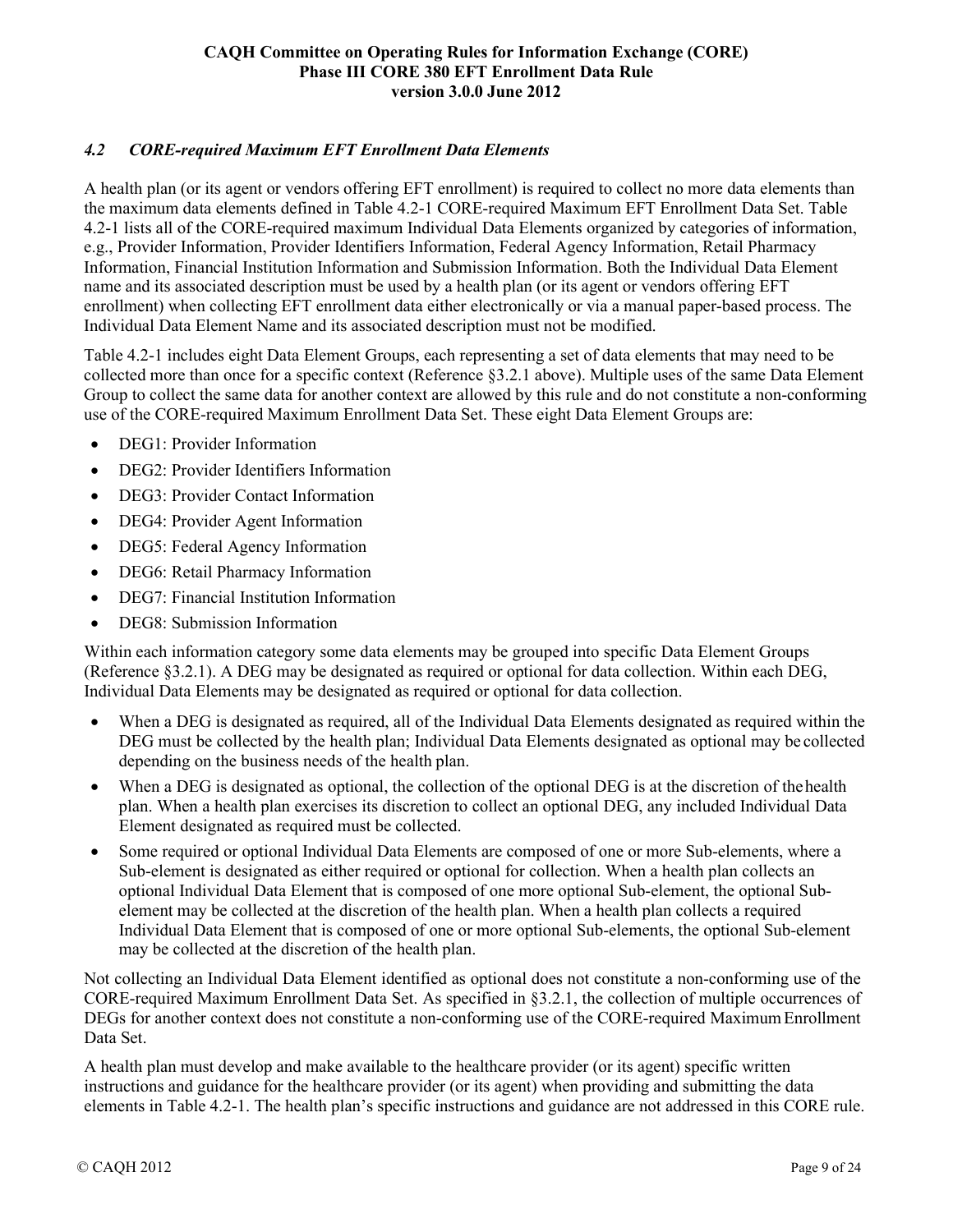The data elements in Table 4.2-1 are for new enrollments. When an enrollment is being changed or cancelled, the health plan must make available to the provider instructions on the specific procedure to accomplish a change in their enrollment or to cancel their enrollment.

| Table: 4.2-1 CORE-required Maximum EFT Enrollment Data Set           |                                      |                                                                                                                                                                                                                                                                                                                               |                                                                                            |                                                                                                                              |                                                                   |  |  |  |
|----------------------------------------------------------------------|--------------------------------------|-------------------------------------------------------------------------------------------------------------------------------------------------------------------------------------------------------------------------------------------------------------------------------------------------------------------------------|--------------------------------------------------------------------------------------------|------------------------------------------------------------------------------------------------------------------------------|-------------------------------------------------------------------|--|--|--|
| <b>Individual Data</b><br><b>Element Name<sup>10</sup></b><br>(Term) | Sub-element<br><b>Name</b><br>(Term) | <b>Data Element Description</b>                                                                                                                                                                                                                                                                                               | Data Type and<br>Format<br>(Not all data<br>elements require a<br>format<br>specification) | <b>Data Element</b><br>Requirement<br>for Health Plan<br>Collection<br>(Required/<br><b>Optional for plan</b><br>to collect) | Data<br><b>Element</b><br>Group<br><b>Number</b><br>$(DEG#)^{11}$ |  |  |  |
|                                                                      | <b>PROVIDER INFORMATION</b>          |                                                                                                                                                                                                                                                                                                                               |                                                                                            |                                                                                                                              |                                                                   |  |  |  |
|                                                                      |                                      | (Data Element Group 1 is a Required DEG)                                                                                                                                                                                                                                                                                      |                                                                                            |                                                                                                                              |                                                                   |  |  |  |
|                                                                      |                                      |                                                                                                                                                                                                                                                                                                                               |                                                                                            |                                                                                                                              |                                                                   |  |  |  |
| <b>Provider Name</b>                                                 |                                      | Complete legal name of<br>institution, corporate entity,<br>practice or individual<br>provider                                                                                                                                                                                                                                | Alphanumeric                                                                               | Required                                                                                                                     | DEG1                                                              |  |  |  |
| <b>Doing Business</b><br>As Name (DBA)                               |                                      | A legal term used in the<br>United States meaning that<br>the trade name, or fictitious<br>business name, under which<br>the business or operation is<br>conducted and presented to<br>the world is not the legal<br>name of the legal person (or<br>persons) who actually own<br>it and are responsible for it <sup>12</sup> | Alphanumeric                                                                               | Optional                                                                                                                     | DEG1                                                              |  |  |  |

<sup>&</sup>lt;sup>10</sup> Shaded Individual Data Element Names provide essential context for related Sub-element Names but do not obligate providers to submit any associated data for that specific Data Element on the enrollment form/system. Individual Data Element Names that are not shaded do obligate the provider to submit associated data.

<sup>&</sup>lt;sup>11</sup> There are eight of these Data Element Groups, and each represents a set of data elements that may need to be collected more than once for a specific context. Multiple uses of the same Data Element Group to collect the same data for another context are allowed by this rule and do not constitute a non-conforming use of the CORE-required Maximum Enrollment Data Set.

<sup>&</sup>lt;sup>12</sup> http://en.wikipedia.org/wiki/Doing\_business\_as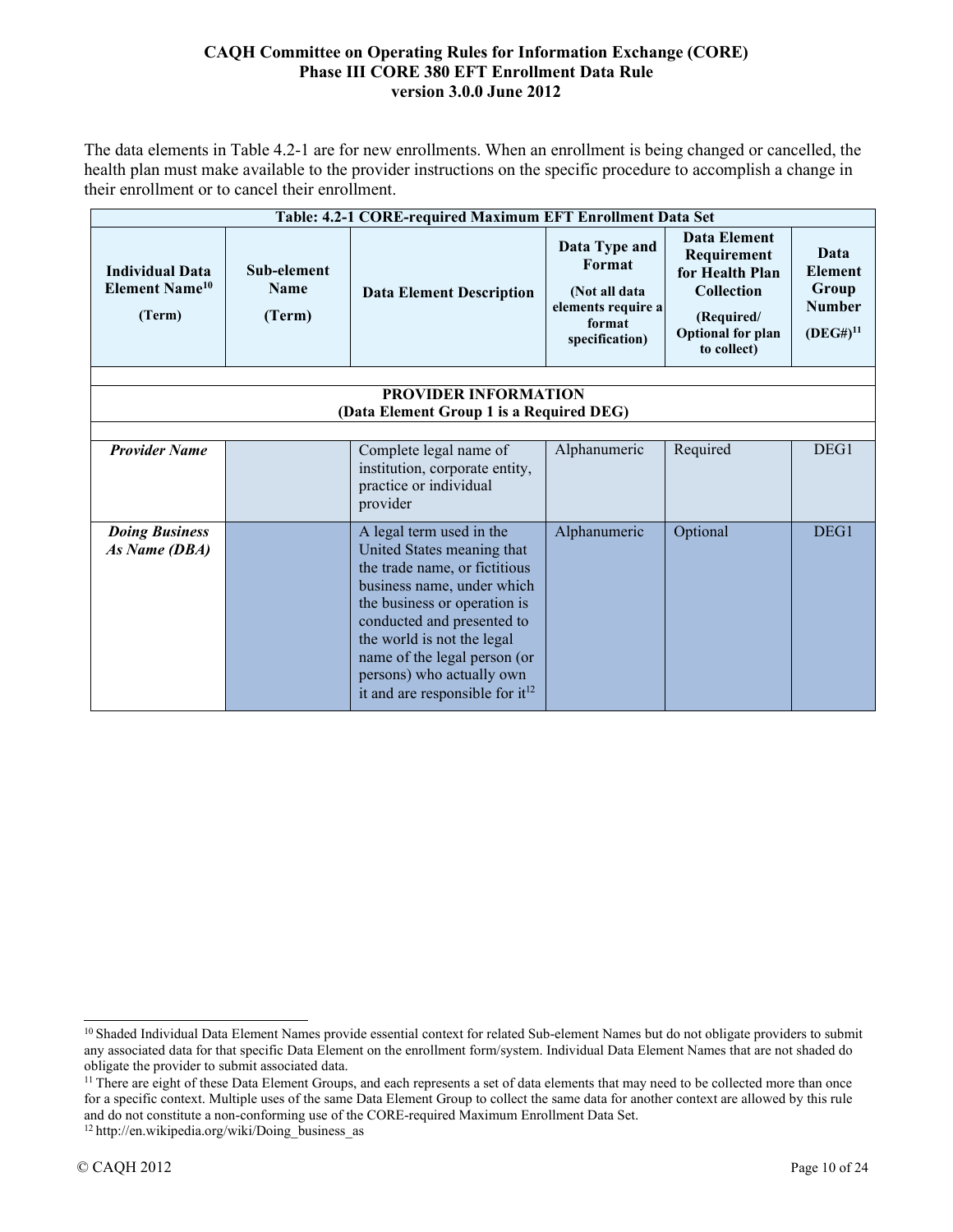|                                                                      | Table: 4.2-1 CORE-required Maximum EFT Enrollment Data Set |                                                                                                                                                                                                                         |                                                                                            |                                                                                                                                     |                                                                   |  |  |
|----------------------------------------------------------------------|------------------------------------------------------------|-------------------------------------------------------------------------------------------------------------------------------------------------------------------------------------------------------------------------|--------------------------------------------------------------------------------------------|-------------------------------------------------------------------------------------------------------------------------------------|-------------------------------------------------------------------|--|--|
| <b>Individual Data</b><br><b>Element Name<sup>10</sup></b><br>(Term) | Sub-element<br><b>Name</b><br>(Term)                       | <b>Data Element Description</b>                                                                                                                                                                                         | Data Type and<br>Format<br>(Not all data<br>elements require a<br>format<br>specification) | <b>Data Element</b><br>Requirement<br>for Health Plan<br><b>Collection</b><br>(Required/<br><b>Optional for plan</b><br>to collect) | Data<br><b>Element</b><br>Group<br><b>Number</b><br>$(DEG#)^{11}$ |  |  |
|                                                                      |                                                            | <b>PROVIDER INFORMATION (Continued)</b><br>(Data Element Group 1 is a Required DEG)                                                                                                                                     |                                                                                            |                                                                                                                                     |                                                                   |  |  |
| <b>Provider Address</b>                                              |                                                            |                                                                                                                                                                                                                         |                                                                                            | Optional                                                                                                                            | DEG1                                                              |  |  |
|                                                                      | <b>Street</b>                                              | The number and street name<br>where a person or<br>organization can be found                                                                                                                                            | Alphanumeric                                                                               | Required                                                                                                                            | DEG1                                                              |  |  |
|                                                                      | City                                                       | City associated with<br>provider address field                                                                                                                                                                          | Alphanumeric                                                                               | Required                                                                                                                            | DEG1                                                              |  |  |
|                                                                      | State/Province <sup>13</sup>                               | ISO 3166-2 Two Character<br>Code associated with the<br>State/Province/Region of<br>the applicable Country <sup>14</sup>                                                                                                | Alpha                                                                                      | Required                                                                                                                            | DEG1                                                              |  |  |
|                                                                      | <b>ZIP Code/Postal</b><br>Code                             | System of postal-zone codes<br>(zip stands for "zone<br>improvement plan")<br>introduced in the U.S. in<br>1963 to improve mail<br>delivery and exploit<br>electronic reading and<br>sorting capabilities <sup>15</sup> | Alphanumeric,<br>15 characters                                                             | Required                                                                                                                            | DEG1                                                              |  |  |
|                                                                      | Country Code <sup>16</sup>                                 | ISO-3166-1 Country Code <sup>17</sup>                                                                                                                                                                                   | Alphanumeric,<br>2 characters                                                              | Optional                                                                                                                            | DEG1                                                              |  |  |

<sup>&</sup>lt;sup>13</sup> CCD+ transaction cannot be used to make payments to or from financial institutions outside the territorial jurisdiction of the United States. Effective September 18, 2009, NACHA introduced the use of the International ACH Transaction (IAT) standard. The IAT standard applies to all consumer, corporate and government payments that involve a financial institution outside the territorial jurisdiction of the United States (US). The territorial jurisdiction of the US includes all 50 states, the District of Columbia (DC), US territories, US military bases and US embassies in foreign countries. A foreign address is not an indicator of whether the payment is an IAT. Source: NACHA 2011 Operating Rules and Guidelines

<sup>1</sup>[4 http://www.iso.org/iso/search.htm?qt=ISO+3166-2&searchSubmit=Search&sort=rel&type=simple&published=on](http://www.iso.org/iso/search.htm?qt=ISO%2B3166-2&searchSubmit=Search&sort=rel&type=simple&published=on)

<sup>1</sup>[5 http://www.britannica.com/EBchecked/topic/657522/ZIP-Code](http://www.britannica.com/EBchecked/topic/657522/ZIP-Code)

<sup>16</sup> See Footnote #4 above regarding *NACHA Operating Rules* International ACH Transactions (IAT)

<sup>1</sup>[7 http://www.iso.org/iso/search.htm?qt=ISO+3166-1&searchSubmit=Search&sort=rel&type=simple&published=on](http://www.iso.org/iso/search.htm?qt=ISO%2B3166-1&searchSubmit=Search&sort=rel&type=simple&published=on)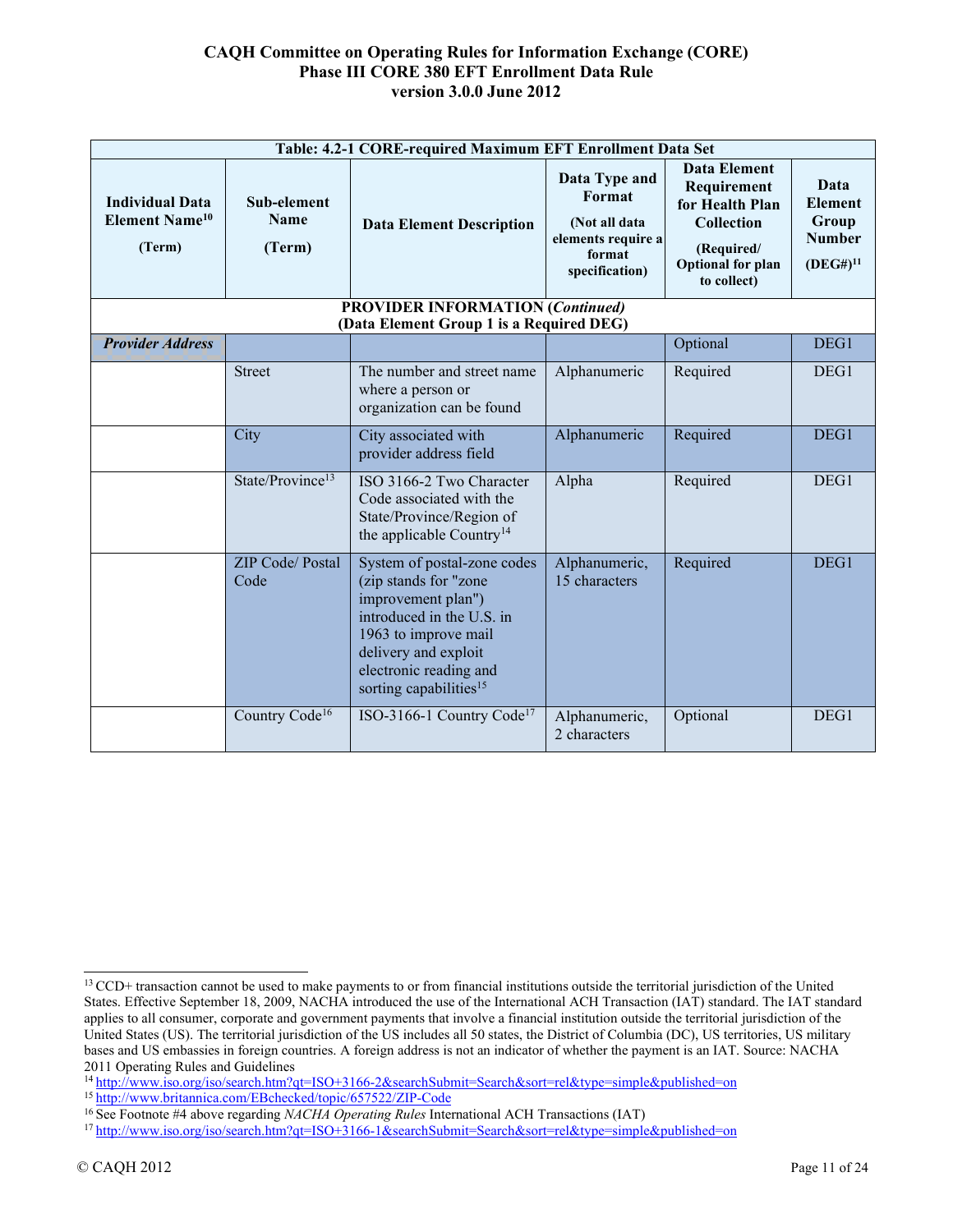| Table: 4.2-1 CORE-required Maximum EFT Enrollment Data Set           |                                                                                                            |                                                                                                                                                                                                                                                                                                                                                                                                                                                                                                                                                                                                                                                                                                                                                                                                   |                                                                                            |                                                                                                                              |                                                                   |
|----------------------------------------------------------------------|------------------------------------------------------------------------------------------------------------|---------------------------------------------------------------------------------------------------------------------------------------------------------------------------------------------------------------------------------------------------------------------------------------------------------------------------------------------------------------------------------------------------------------------------------------------------------------------------------------------------------------------------------------------------------------------------------------------------------------------------------------------------------------------------------------------------------------------------------------------------------------------------------------------------|--------------------------------------------------------------------------------------------|------------------------------------------------------------------------------------------------------------------------------|-------------------------------------------------------------------|
| <b>Individual Data</b><br><b>Element Name<sup>10</sup></b><br>(Term) | Sub-element<br><b>Name</b><br>(Term)                                                                       | <b>Data Element Description</b>                                                                                                                                                                                                                                                                                                                                                                                                                                                                                                                                                                                                                                                                                                                                                                   | Data Type and<br>Format<br>(Not all data<br>elements require a<br>format<br>specification) | <b>Data Element</b><br>Requirement<br>for Health Plan<br>Collection<br>(Required/<br><b>Optional for plan</b><br>to collect) | Data<br><b>Element</b><br>Group<br><b>Number</b><br>$(DEG#)^{11}$ |
|                                                                      |                                                                                                            |                                                                                                                                                                                                                                                                                                                                                                                                                                                                                                                                                                                                                                                                                                                                                                                                   |                                                                                            |                                                                                                                              |                                                                   |
|                                                                      |                                                                                                            | PROVIDER IDENTIFIERS INFORMATION<br>(Data Element Group 2 is a Required DEG)                                                                                                                                                                                                                                                                                                                                                                                                                                                                                                                                                                                                                                                                                                                      |                                                                                            |                                                                                                                              |                                                                   |
| <b>Provider</b><br><b>Identifiers</b>                                |                                                                                                            |                                                                                                                                                                                                                                                                                                                                                                                                                                                                                                                                                                                                                                                                                                                                                                                                   |                                                                                            | Required                                                                                                                     | DEG <sub>2</sub>                                                  |
|                                                                      | Provider Federal<br>Tax<br>Identification<br>Number (TIN)<br>or Employer<br>Identification<br>Number (EIN) | A Federal Tax Identification<br>Number, also known as an<br><b>Employer Identification</b><br>Number (EIN), is used to<br>identify a business entity <sup>18</sup>                                                                                                                                                                                                                                                                                                                                                                                                                                                                                                                                                                                                                                | Numeric, 9<br>digits                                                                       | Required                                                                                                                     | DEG <sub>2</sub>                                                  |
|                                                                      | National<br>Provider<br>Identifier (NPI) <sup>19</sup>                                                     | A Health Insurance Portability<br>and Accountability Act<br>(HIPAA) Administrative<br>Simplification Standard. The<br>NPI is a unique identification<br>number for covered healthcare<br>providers. Covered healthcare<br>providers and all health plans<br>and healthcare clearinghouses<br>must use the NPIs in the<br>administrative and financial<br>transactions adopted under<br>HIPAA. The NPI is a 10-<br>position, intelligence-free<br>numeric identifier (10-digit<br>number). This means that the<br>numbers do not carry other<br>information about healthcare<br>providers, such as the state in<br>which they live or their<br>medical specialty. The NPI<br>must be used in lieu of legacy<br>provider identifiers in the<br><b>HIPAA</b> standards<br>transactions <sup>20</sup> | Numeric, 10<br>digits                                                                      | Required when<br>provider has<br>been enumerated<br>with an NPI                                                              | DEG <sub>2</sub>                                                  |

<sup>&</sup>lt;sup>18</sup> A Taxpayer Identification Number (TIN) is an identification number used by the Internal Revenue Service (IRS) in the administration of tax laws. It is issued either by the Social Security Administration (SSA) or by the IRS. A Social Security number (SSN) is issued by the SSA whereas all other TINs are issued by the IRS[. http://www.irs.gov/businesses/small/article/0,,id=98350,00.html](http://www.irs.gov/businesses/small/article/0%2C%2Cid%3D98350%2C00.html)

<sup>&</sup>lt;sup>19</sup> An atypical provider not eligible for enumeration by an NPI must supply its EIN/TIN

<sup>2</sup>[0 http://www.cms.gov/NationalProvIdentStand/](http://www.cms.gov/NationalProvIdentStand/)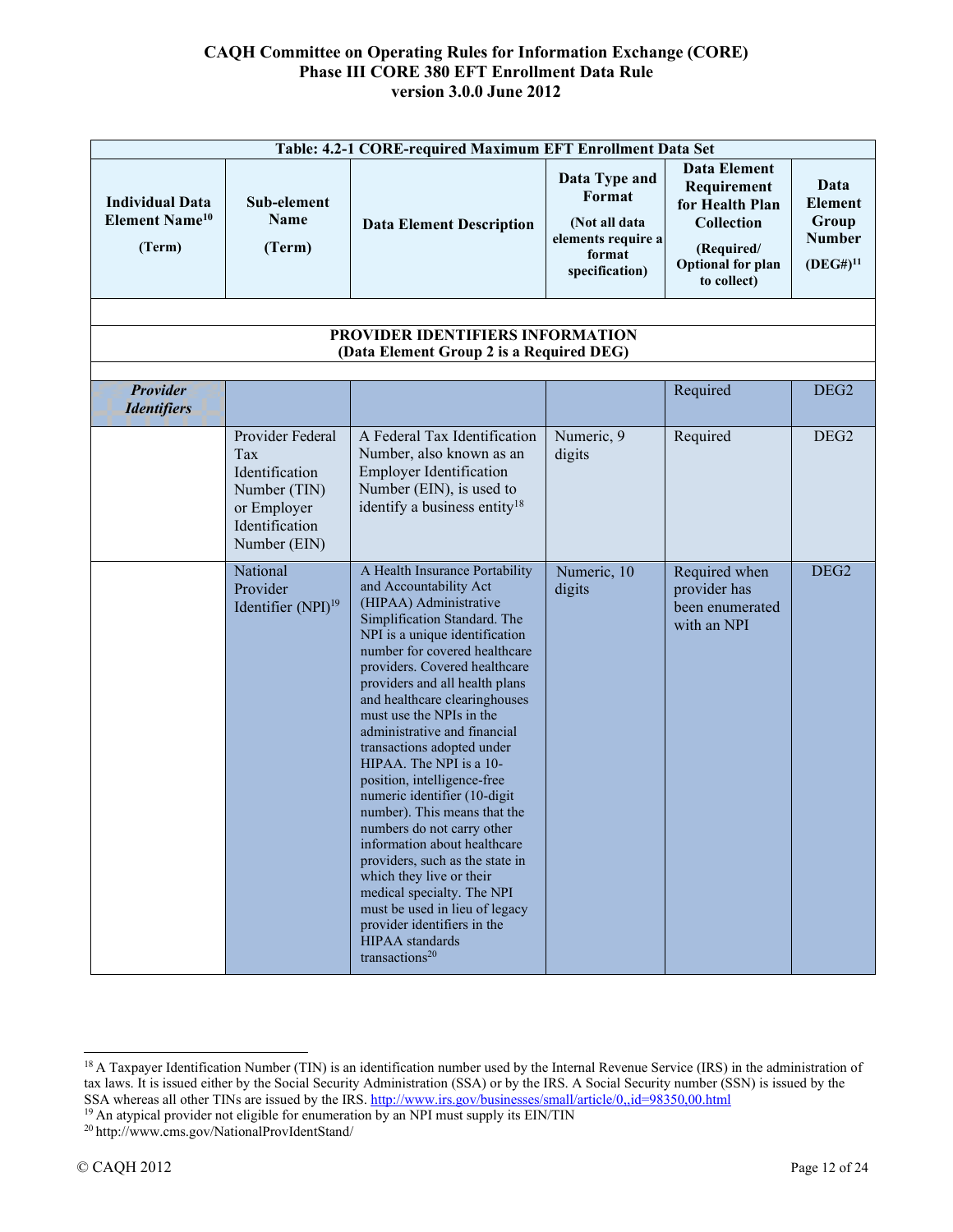| Table: 4.2-1 CORE-required Maximum EFT Enrollment Data Set           |                               |                                                                                                                                                                                                                                                                                                                        |                                                                                            |                                                                                                                                     |                                                                   |  |
|----------------------------------------------------------------------|-------------------------------|------------------------------------------------------------------------------------------------------------------------------------------------------------------------------------------------------------------------------------------------------------------------------------------------------------------------|--------------------------------------------------------------------------------------------|-------------------------------------------------------------------------------------------------------------------------------------|-------------------------------------------------------------------|--|
| <b>Individual Data</b><br><b>Element Name<sup>10</sup></b><br>(Term) | Sub-element<br>Name<br>(Term) | <b>Data Element Description</b>                                                                                                                                                                                                                                                                                        | Data Type and<br>Format<br>(Not all data<br>elements require a<br>format<br>specification) | <b>Data Element</b><br>Requirement<br>for Health Plan<br><b>Collection</b><br>(Required/<br><b>Optional for plan</b><br>to collect) | Data<br><b>Element</b><br>Group<br><b>Number</b><br>$(DEG#)^{11}$ |  |
|                                                                      |                               | PROVIDER IDENTIFIERS INFORMATION (Continued)<br>(Data Element Group 2 is a Required DEG)                                                                                                                                                                                                                               |                                                                                            |                                                                                                                                     |                                                                   |  |
| <b>Other</b>                                                         |                               |                                                                                                                                                                                                                                                                                                                        | Alphanumeric                                                                               | Optional                                                                                                                            | DEG <sub>2</sub>                                                  |  |
| <i>Identifier(s)</i>                                                 |                               |                                                                                                                                                                                                                                                                                                                        |                                                                                            |                                                                                                                                     |                                                                   |  |
|                                                                      | Assigning<br>Authority        | Organization that issues and<br>assigns the additional<br>identifier requested on the<br>form, e.g., Medicare,<br>Medicaid                                                                                                                                                                                             | Alphanumeric                                                                               | Required if<br>Identifier is<br>collected                                                                                           | DEG <sub>2</sub>                                                  |  |
|                                                                      | <b>Trading Partner</b><br>ID  | The provider's submitter ID<br>assigned by the health plan<br>or the provider's<br>clearinghouse or vendor                                                                                                                                                                                                             | Alphanumeric                                                                               | Optional                                                                                                                            | DEG <sub>2</sub>                                                  |  |
| <b>Provider License</b><br><b>Number</b>                             |                               |                                                                                                                                                                                                                                                                                                                        | Alphanumeric                                                                               | Optional                                                                                                                            | DEG <sub>2</sub>                                                  |  |
|                                                                      | License Issuer                |                                                                                                                                                                                                                                                                                                                        | Alphanumeric                                                                               | Required if<br>License Number<br>is collected                                                                                       | DEG <sub>2</sub>                                                  |  |
| <b>Provider Type</b>                                                 |                               | A proprietary health plan-<br>specific indication of the<br>type of provider being<br>enrolled for EFT with<br>specific provider type<br>description included by the<br>health plan in its instruction<br>and guidance for EFT<br>enrollment (e.g., hospital,<br>laboratory, physician,<br>pharmacy, pharmacist, etc.) |                                                                                            | Optional                                                                                                                            | DEG <sub>2</sub>                                                  |  |
| <b>Provider</b><br><b>Taxonomy Code</b>                              |                               | A unique alphanumeric<br>code, ten characters in<br>length. The code set is<br>structured into three distinct<br>"Levels" including Provider<br>Type, Classification and<br>Area of Specialization <sup>21</sup>                                                                                                       | Alphanumeric,<br>10 characters                                                             | Optional                                                                                                                            | DEG <sub>2</sub>                                                  |  |

<sup>2</sup>[1 http://www.nucc.org/index.php?option=com\\_content&task=view&id=14&Itemid=40](http://www.nucc.org/index.php?option=com_content&task=view&id=14&Itemid=40)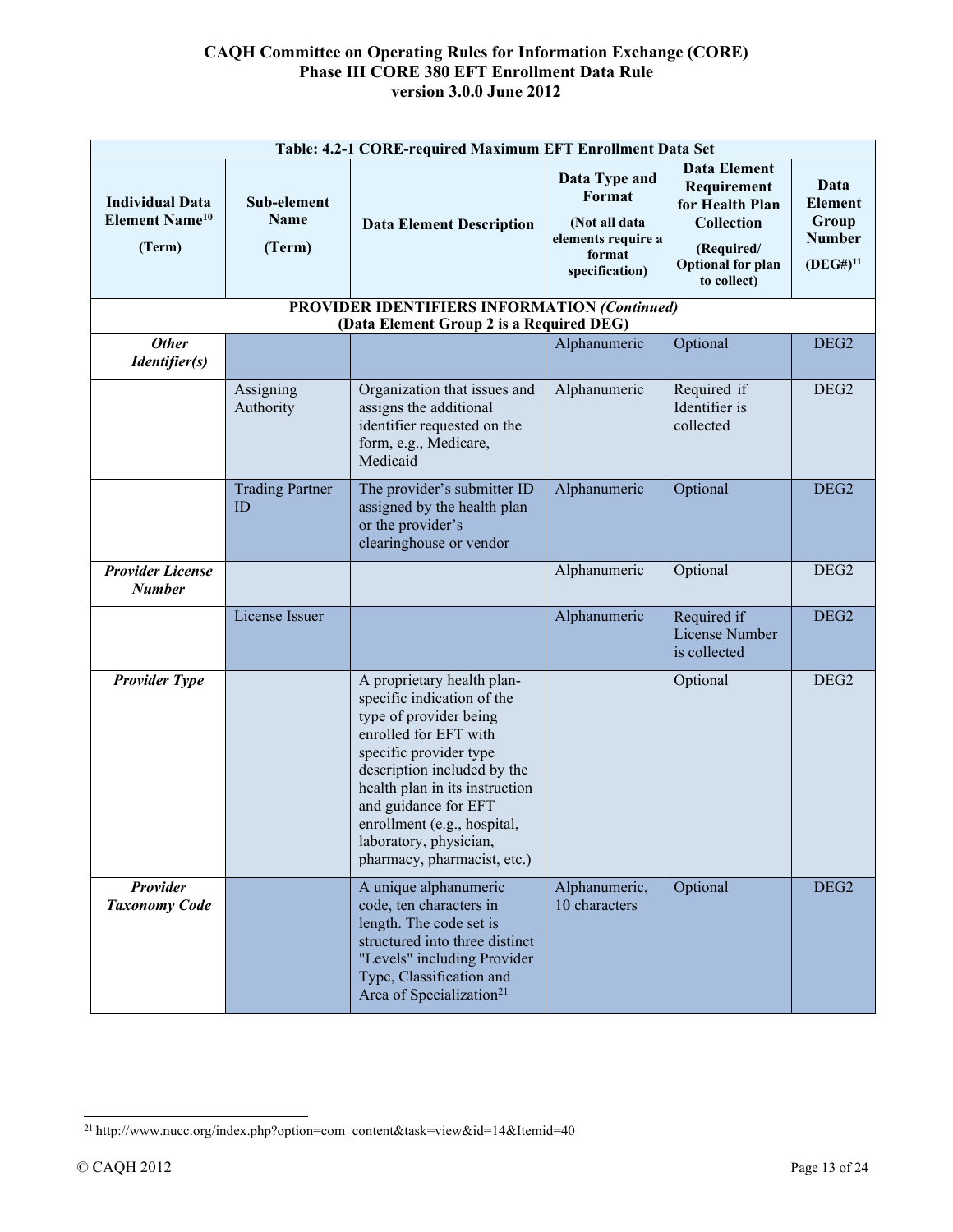| Table: 4.2-1 CORE-required Maximum EFT Enrollment Data Set           |                                      |                                                                                      |                                                                                            |                                                                                                                                     |                                                                   |  |
|----------------------------------------------------------------------|--------------------------------------|--------------------------------------------------------------------------------------|--------------------------------------------------------------------------------------------|-------------------------------------------------------------------------------------------------------------------------------------|-------------------------------------------------------------------|--|
| <b>Individual Data</b><br><b>Element Name<sup>10</sup></b><br>(Term) | Sub-element<br><b>Name</b><br>(Term) | <b>Data Element Description</b>                                                      | Data Type and<br>Format<br>(Not all data<br>elements require a<br>format<br>specification) | <b>Data Element</b><br>Requirement<br>for Health Plan<br><b>Collection</b><br>(Required/<br><b>Optional for plan</b><br>to collect) | Data<br><b>Element</b><br>Group<br><b>Number</b><br>$(DEG#)^{11}$ |  |
|                                                                      |                                      |                                                                                      |                                                                                            |                                                                                                                                     |                                                                   |  |
|                                                                      |                                      | PROVIDER CONTACT INFORMATION<br>(Data Element Group 3 is an Optional DEG)            |                                                                                            |                                                                                                                                     |                                                                   |  |
|                                                                      |                                      |                                                                                      |                                                                                            |                                                                                                                                     |                                                                   |  |
| <b>Provider Contact</b><br><b>Name</b>                               |                                      | Name of a contact in<br>provider office for handling<br><b>EFT</b> issues            | Alphanumeric                                                                               | Required                                                                                                                            | DEG3                                                              |  |
|                                                                      | Title                                |                                                                                      | Alphanumeric                                                                               | Optional                                                                                                                            | DEG <sub>3</sub>                                                  |  |
|                                                                      | Telephone<br>Number                  | Associated with contact<br>person                                                    | Numeric, 10<br>digits $^{22}$                                                              | Required                                                                                                                            | DEG3                                                              |  |
|                                                                      | Telephone<br>Number<br>Extension     |                                                                                      |                                                                                            | Optional                                                                                                                            | DEG3                                                              |  |
|                                                                      | Email Address                        | An electronic mail address<br>at which the health plan<br>might contact the provider |                                                                                            | Required; not all<br>providers may<br>have an email<br>address                                                                      | DEG <sub>3</sub>                                                  |  |
|                                                                      | Fax Number                           | A number at which the<br>provider can be sent<br>facsimiles                          |                                                                                            | Optional                                                                                                                            | DEG <sub>3</sub>                                                  |  |

 $^{22}\rm{ASC}$  X12 005010X221 Health Care Claim Payment/Advice Technical Report Type 3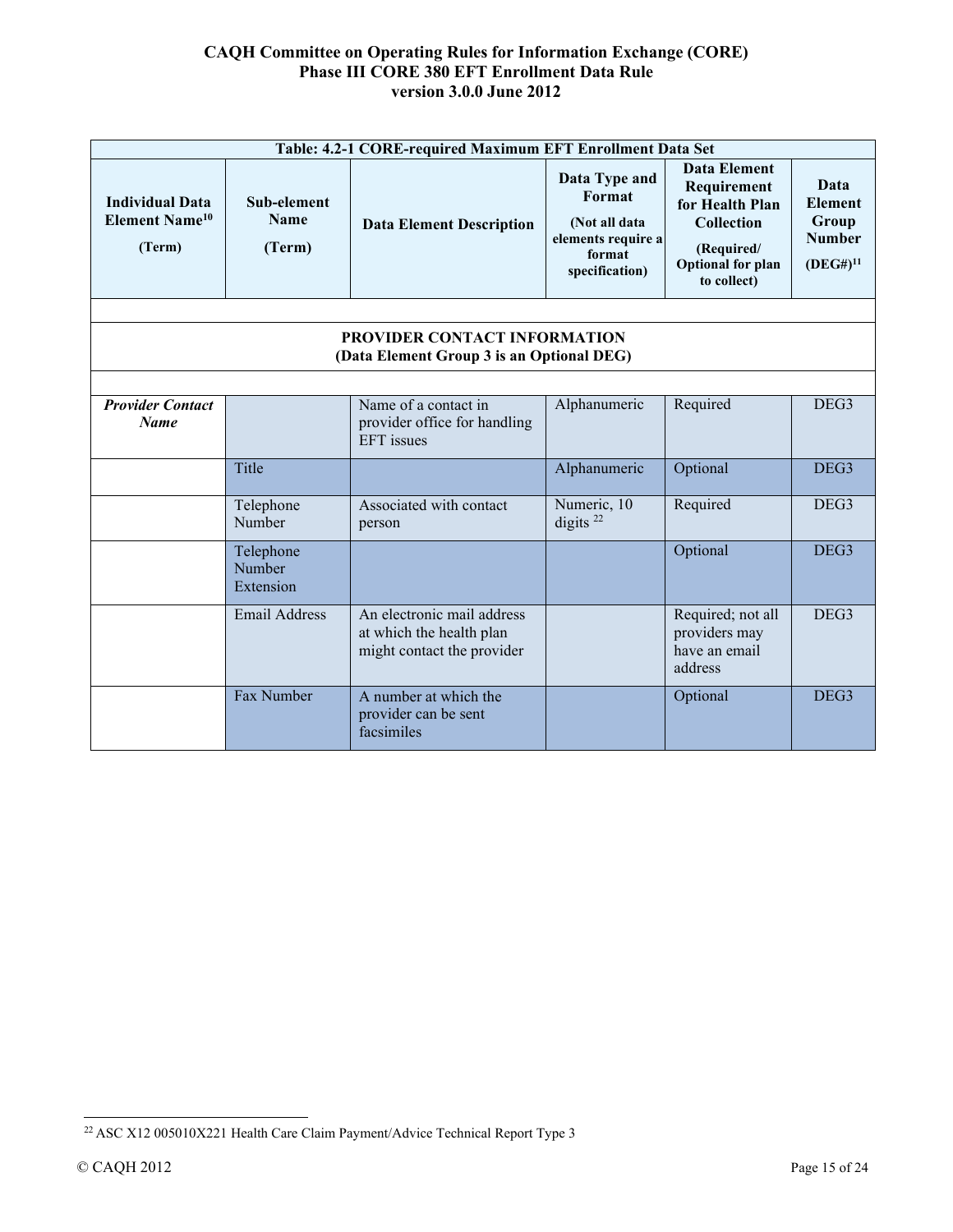| Table: 4.2-1 CORE-required Maximum EFT Enrollment Data Set              |                                      |                                                                                                                                                                                                                         |                                                                                            |                                                                                                                                     |                                                                   |  |  |  |
|-------------------------------------------------------------------------|--------------------------------------|-------------------------------------------------------------------------------------------------------------------------------------------------------------------------------------------------------------------------|--------------------------------------------------------------------------------------------|-------------------------------------------------------------------------------------------------------------------------------------|-------------------------------------------------------------------|--|--|--|
| <b>Individual Data</b><br><b>Element Name<sup>10</sup></b><br>(Term)    | Sub-element<br><b>Name</b><br>(Term) | <b>Data Element Description</b>                                                                                                                                                                                         | Data Type and<br>Format<br>(Not all data<br>elements require a<br>format<br>specification) | <b>Data Element</b><br>Requirement<br>for Health Plan<br><b>Collection</b><br>(Required/<br><b>Optional for plan</b><br>to collect) | Data<br><b>Element</b><br>Group<br><b>Number</b><br>$(DEG#)^{11}$ |  |  |  |
| PROVIDER AGENT INFORMATION<br>(Data Element Group 4 is an Optional DEG) |                                      |                                                                                                                                                                                                                         |                                                                                            |                                                                                                                                     |                                                                   |  |  |  |
|                                                                         |                                      |                                                                                                                                                                                                                         |                                                                                            |                                                                                                                                     |                                                                   |  |  |  |
| <b>Provider Agent</b><br><b>Name</b>                                    |                                      | Name of provider's<br>authorized agent                                                                                                                                                                                  | Alphanumeric                                                                               | Required                                                                                                                            | DEG4                                                              |  |  |  |
| <b>Agent Address</b>                                                    |                                      |                                                                                                                                                                                                                         |                                                                                            | Optional                                                                                                                            | DEG4                                                              |  |  |  |
|                                                                         | <b>Street</b>                        | The number and street name<br>where a person or<br>organization can be found                                                                                                                                            | Alphanumeric                                                                               | Required                                                                                                                            | DEG4                                                              |  |  |  |
|                                                                         | City                                 | City associated with address<br>field                                                                                                                                                                                   | Alphanumeric                                                                               | Required                                                                                                                            | DEG4                                                              |  |  |  |
|                                                                         | State/Province                       | ISO 3166-2 Two Character<br>Code associated with the<br>State/Province/Region of<br>the applicable Country <sup>23</sup>                                                                                                | Alpha                                                                                      | Required                                                                                                                            | DEG4                                                              |  |  |  |
|                                                                         | <b>ZIP</b> Code/Postal<br>Code       | System of postal-zone<br>codes (zip stands for "zone<br>improvement plan")<br>introduced in the U.S. in<br>1963 to improve mail<br>delivery and exploit<br>electronic reading and<br>sorting capabilities <sup>24</sup> | Alphanumeric,<br>15 characters                                                             | Required                                                                                                                            | DEG4                                                              |  |  |  |
|                                                                         | Country Code                         | ISO-3166-1 Country Code <sup>25</sup>                                                                                                                                                                                   | Alphanumeric,<br>2 characters                                                              | Optional                                                                                                                            | DEG4                                                              |  |  |  |

<sup>2</sup>[3 http://www.iso.org/iso/search.htm?qt=ISO+3166-2&searchSubmit=Search&sort=rel&type=simple&published=on](http://www.iso.org/iso/search.htm?qt=ISO%2B3166-2&searchSubmit=Search&sort=rel&type=simple&published=on)

<sup>&</sup>lt;sup>24</sup> http://www.britannica.com/EBchecked/topic/657522/ZIP-Code

<sup>2</sup>[5 http://www.iso.org/iso/search.htm?qt=ISO+3166-1&searchSubmit=Search&sort=rel&type=simple&published=on](http://www.iso.org/iso/search.htm?qt=ISO%2B3166-1&searchSubmit=Search&sort=rel&type=simple&published=on)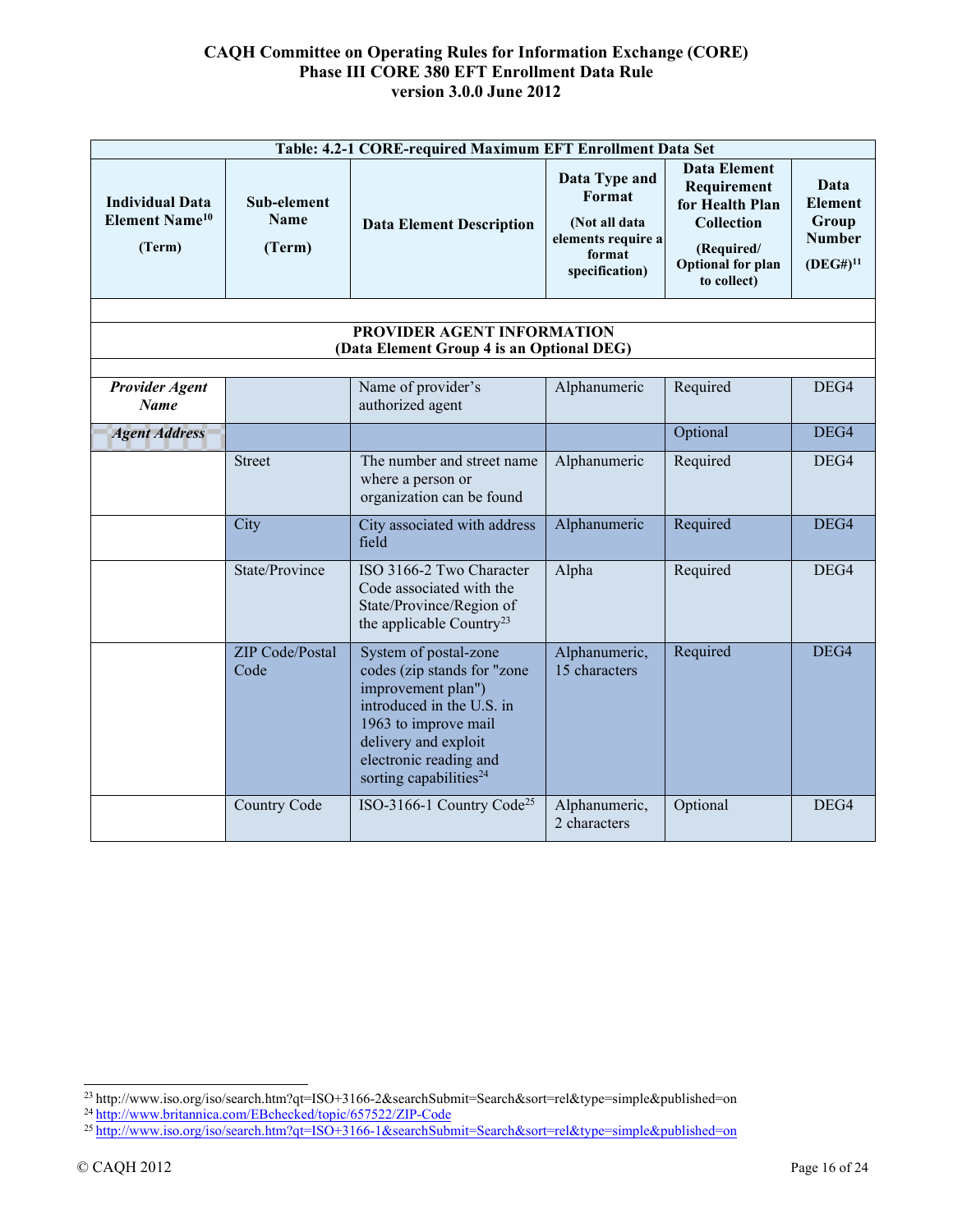|                                                                      | Table: 4.2-1 CORE-required Maximum EFT Enrollment Data Set |                                                                                            |                                                                                            |                                                                                                                              |                                                                   |  |
|----------------------------------------------------------------------|------------------------------------------------------------|--------------------------------------------------------------------------------------------|--------------------------------------------------------------------------------------------|------------------------------------------------------------------------------------------------------------------------------|-------------------------------------------------------------------|--|
| <b>Individual Data</b><br><b>Element Name<sup>10</sup></b><br>(Term) | Sub-element<br><b>Name</b><br>(Term)                       | <b>Data Element Description</b>                                                            | Data Type and<br>Format<br>(Not all data<br>elements require a<br>format<br>specification) | <b>Data Element</b><br>Requirement<br>for Health Plan<br>Collection<br>(Required/<br><b>Optional for plan</b><br>to collect) | Data<br><b>Element</b><br>Group<br><b>Number</b><br>$(DEG#)^{11}$ |  |
|                                                                      |                                                            | <b>PROVIDER AGENT INFORMATION (Continued)</b><br>(Data Element Group 4 is an Optional DEG) |                                                                                            |                                                                                                                              |                                                                   |  |
| <b>Provider Agent</b><br><b>Contact Name</b>                         |                                                            | Name of a contact in agent<br>office for handling EFT<br>issues                            | Alphanumeric                                                                               | Required                                                                                                                     | DEG4                                                              |  |
|                                                                      | Title                                                      |                                                                                            | Alphanumeric                                                                               | Optional                                                                                                                     | DEG4                                                              |  |
|                                                                      | Telephone<br>Number                                        | Associated with contact<br>person                                                          | Numeric, 10<br>digits $^{26}$                                                              | Required                                                                                                                     | DEG4                                                              |  |
|                                                                      | Telephone<br>Number<br>Extension                           |                                                                                            |                                                                                            | Optional                                                                                                                     | DEG4                                                              |  |
|                                                                      | Email Address                                              | An electronic mail address<br>at which the health plan<br>might contact the provider       |                                                                                            | Required; not all<br>providers may<br>have an email<br>address                                                               | DEG4                                                              |  |
|                                                                      | Fax Number                                                 | A number at which the<br>provider can be sent<br>facsimiles                                |                                                                                            | Optional                                                                                                                     | DEG4                                                              |  |
|                                                                      |                                                            | FEDERAL AGENCY INFORMATION<br>(Data Element Group 5 is an Optional DEG)                    |                                                                                            |                                                                                                                              |                                                                   |  |
|                                                                      |                                                            |                                                                                            |                                                                                            |                                                                                                                              |                                                                   |  |
| <b>Federal Agency</b><br><b>Information</b>                          |                                                            | Information required by<br>Veterans Administration                                         |                                                                                            | Optional                                                                                                                     | DEG5                                                              |  |
|                                                                      | Federal Program<br><b>Agency Name</b>                      |                                                                                            | Alphanumeric                                                                               | Optional                                                                                                                     | DEG5                                                              |  |
|                                                                      | Federal Program<br>Agency<br>Identifier                    |                                                                                            | Alphanumeric                                                                               | Optional                                                                                                                     | DEG5                                                              |  |
|                                                                      | Federal Agency<br><b>Location Code</b>                     |                                                                                            | Alphanumeric                                                                               | Optional                                                                                                                     | DEG5                                                              |  |

<sup>26</sup> ASC X12 005010X221 Health Care Claim Payment/Advice Technical Report Type 3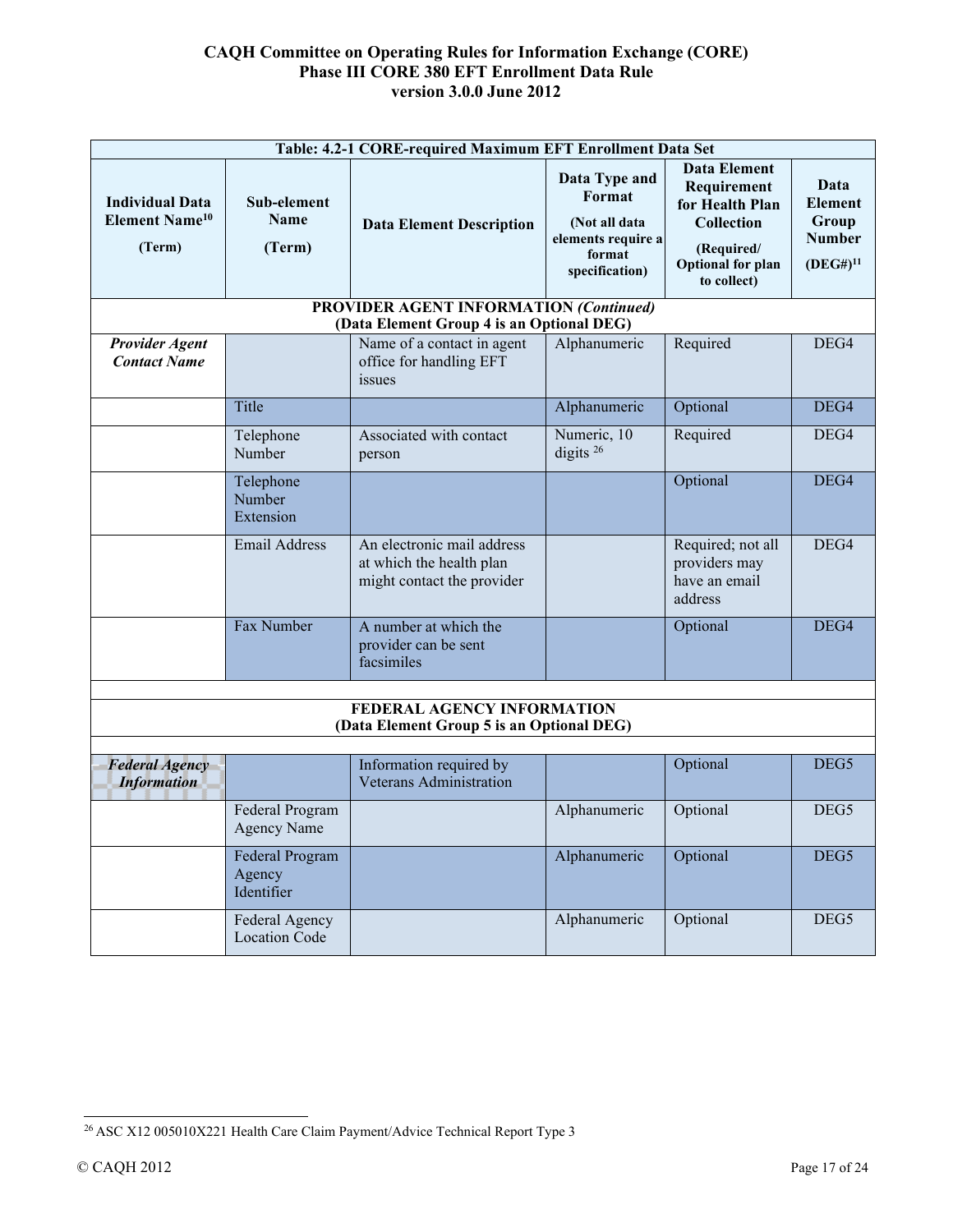| Table: 4.2-1 CORE-required Maximum EFT Enrollment Data Set           |                                      |                                                                                                                                                                                                                                                                     |                                                                                            |                                                                                                                              |                                                                   |
|----------------------------------------------------------------------|--------------------------------------|---------------------------------------------------------------------------------------------------------------------------------------------------------------------------------------------------------------------------------------------------------------------|--------------------------------------------------------------------------------------------|------------------------------------------------------------------------------------------------------------------------------|-------------------------------------------------------------------|
| <b>Individual Data</b><br><b>Element Name<sup>10</sup></b><br>(Term) | Sub-element<br><b>Name</b><br>(Term) | <b>Data Element Description</b>                                                                                                                                                                                                                                     | Data Type and<br>Format<br>(Not all data<br>elements require a<br>format<br>specification) | <b>Data Element</b><br>Requirement<br>for Health Plan<br>Collection<br>(Required/<br><b>Optional for plan</b><br>to collect) | Data<br><b>Element</b><br>Group<br><b>Number</b><br>$(DEG#)^{11}$ |
|                                                                      |                                      | <b>RETAIL PHARMACY INFORMATION</b><br>(Data Element Group 6 is an Optional DEG)                                                                                                                                                                                     |                                                                                            |                                                                                                                              |                                                                   |
| <b>Pharmacy Name</b>                                                 |                                      | Complete name of<br>pharmacy                                                                                                                                                                                                                                        | Alphanumeric                                                                               | Required                                                                                                                     | DEG <sub>6</sub>                                                  |
|                                                                      | Chain Number                         | Identification number<br>assigned to the entity<br>allowing linkage for a<br>business relationship, i.e.,<br>chain, buying groups or<br>third party contracting<br>organizations. Also may be<br>known as Affiliation ID or<br><b>Relation ID</b>                   | Alphanumeric                                                                               | Optional                                                                                                                     | DEG <sub>6</sub>                                                  |
|                                                                      | Parent<br>Organization ID            | Headquarter address<br>information for chains,<br>buying groups or third party<br>contracting organizations<br>where multiple relationship<br>entities exist and need to be<br>linked to a common<br>organization such as<br>common ownership for<br>several chains | Alphanumeric                                                                               | Optional                                                                                                                     | DEG <sub>6</sub>                                                  |
|                                                                      | Payment Center<br>ID                 | The assigned payment<br>center identifier associated<br>with the provider/corporate<br>entity                                                                                                                                                                       | Alphanumeric                                                                               | Optional                                                                                                                     | DEG <sub>6</sub>                                                  |
| <b>NCPDP</b> Provider<br><b>ID</b> Number                            |                                      | The NCPDP-assigned<br>unique identification<br>number                                                                                                                                                                                                               | Alphanumeric                                                                               | Optional                                                                                                                     | DEG <sub>6</sub>                                                  |
| <b>Medicaid</b><br><b>Provider Number</b>                            |                                      | A number issued to a<br>provider by the U.S.<br>Department of Health and<br>Human Services through<br>state health and human<br>services agencies                                                                                                                   |                                                                                            | Optional                                                                                                                     | DEG <sub>6</sub>                                                  |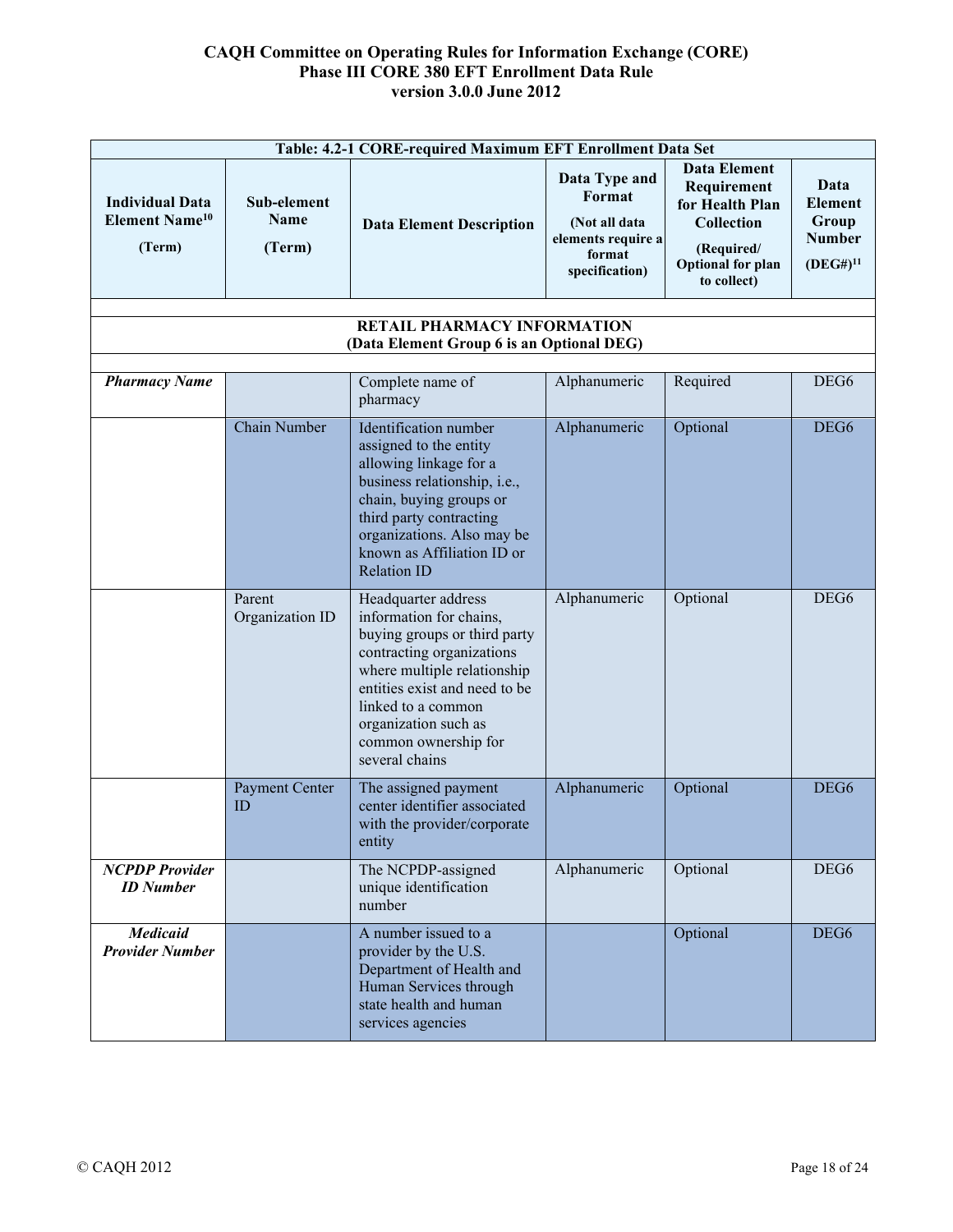| Table: 4.2-1 CORE-required Maximum EFT Enrollment Data Set                  |                                      |                                                                                                                                                                                                                         |                                                                                            |                                                                                                                              |                                                                   |
|-----------------------------------------------------------------------------|--------------------------------------|-------------------------------------------------------------------------------------------------------------------------------------------------------------------------------------------------------------------------|--------------------------------------------------------------------------------------------|------------------------------------------------------------------------------------------------------------------------------|-------------------------------------------------------------------|
| <b>Individual Data</b><br><b>Element Name<sup>10</sup></b><br>(Term)        | Sub-element<br><b>Name</b><br>(Term) | <b>Data Element Description</b>                                                                                                                                                                                         | Data Type and<br>Format<br>(Not all data<br>elements require a<br>format<br>specification) | <b>Data Element</b><br>Requirement<br>for Health Plan<br>Collection<br>(Required/<br><b>Optional for plan</b><br>to collect) | Data<br><b>Element</b><br>Group<br><b>Number</b><br>$(DEG#)^{11}$ |
|                                                                             |                                      | FINANCIAL INSTITUTION INFORMATION<br>(Data Element Group 7 is a Required DEG)                                                                                                                                           |                                                                                            |                                                                                                                              |                                                                   |
| <b>Financial</b><br><b>Institution Name</b>                                 |                                      | Official name of the<br>provider's financial<br>institution                                                                                                                                                             | Alphanumeric                                                                               | Required                                                                                                                     | DEG7                                                              |
| <b>Financial</b><br><b>Institution</b><br><b>Address</b>                    |                                      |                                                                                                                                                                                                                         |                                                                                            | Optional                                                                                                                     | DEG7                                                              |
|                                                                             | <b>Street</b>                        | Street address associated<br>with receiving depository<br>financial institution name<br>field                                                                                                                           | Alphanumeric                                                                               | Required                                                                                                                     | DEG7                                                              |
|                                                                             | City                                 | City associated with<br>receiving depository<br>financial institution address<br>field                                                                                                                                  | Alphanumeric                                                                               | Required                                                                                                                     | DEG7                                                              |
|                                                                             | State/Province                       | ISO 3166-2 Two Character<br>Code associated with the<br>State/Province/Region of<br>the applicable Country <sup>27</sup>                                                                                                | Alpha                                                                                      | Required                                                                                                                     | DEG7                                                              |
|                                                                             | ZIP Code/ Postal<br>Code             | System of postal-zone codes<br>(zip stands for "zone<br>improvement plan")<br>introduced in the U.S. in<br>1963 to improve mail<br>delivery and exploit<br>electronic reading and<br>sorting capabilities <sup>28</sup> | Alphanumeric,<br>15 characters                                                             | Required                                                                                                                     | DEG7                                                              |
| <b>Financial</b><br><b>Institution</b><br><b>Telephone</b><br><b>Number</b> |                                      | A contact telephone number<br>at the provider's bank                                                                                                                                                                    | Numeric, 10<br>digits                                                                      | Optional                                                                                                                     | DEG7                                                              |
|                                                                             | Telephone<br>Number<br>Extension     |                                                                                                                                                                                                                         |                                                                                            | Optional                                                                                                                     | DEG7                                                              |

<sup>2</sup>[7 http://www.iso.org/iso/search.htm?qt=ISO+3166-2&searchSubmit=Search&sort=rel&type=simple&published=on](http://www.iso.org/iso/search.htm?qt=ISO%2B3166-2&searchSubmit=Search&sort=rel&type=simple&published=on)

<sup>&</sup>lt;sup>28</sup> http://www.britannica.com/EBchecked/topic/657522/ZIP-Code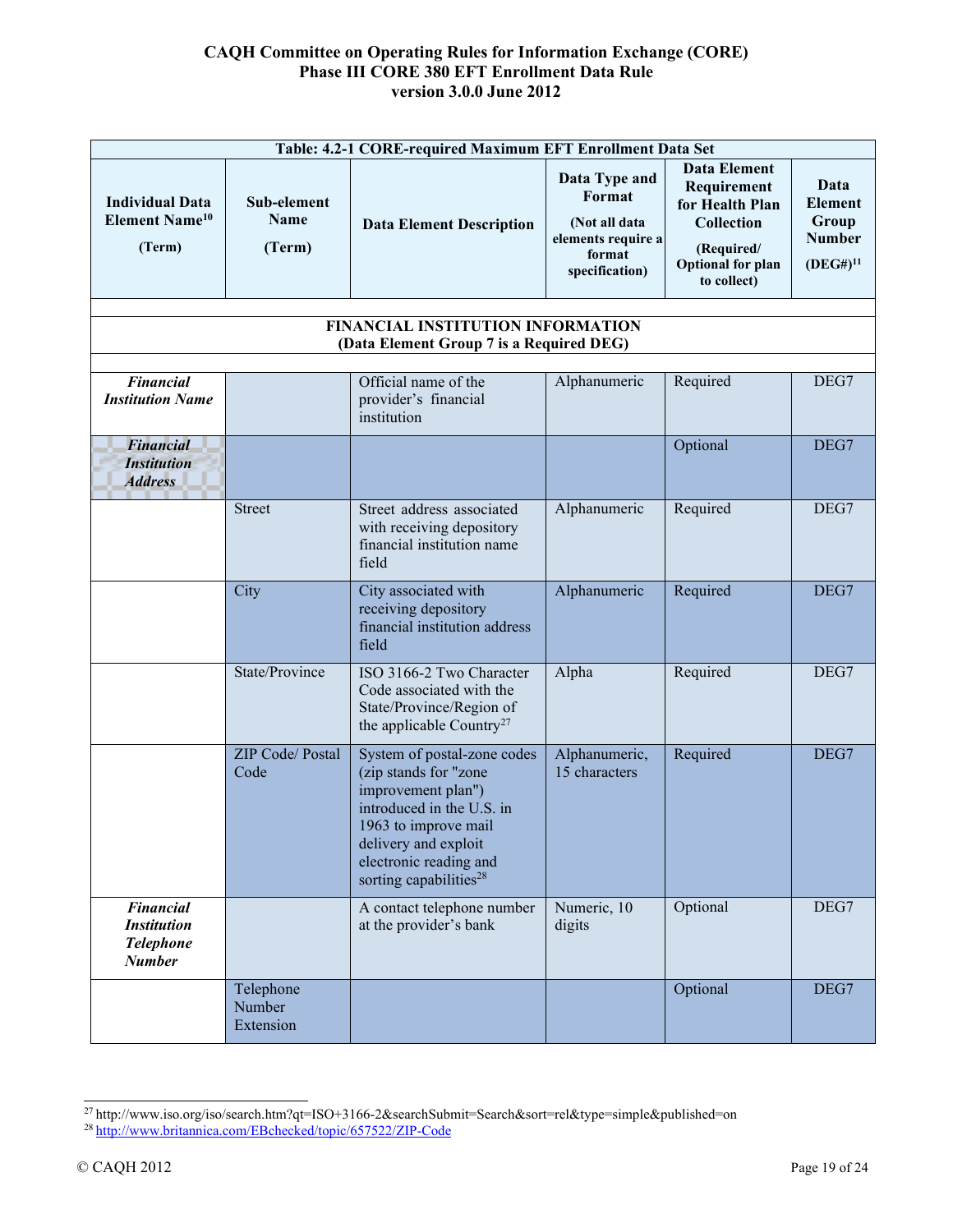|                                                                             | Table: 4.2-1 CORE-required Maximum EFT Enrollment Data Set |                                                                                                                                             |                                                                                            |                                                                                                                              |                                                                   |  |
|-----------------------------------------------------------------------------|------------------------------------------------------------|---------------------------------------------------------------------------------------------------------------------------------------------|--------------------------------------------------------------------------------------------|------------------------------------------------------------------------------------------------------------------------------|-------------------------------------------------------------------|--|
| <b>Individual Data</b><br><b>Element Name<sup>10</sup></b><br>(Term)        | Sub-element<br><b>Name</b><br>(Term)                       | <b>Data Element Description</b>                                                                                                             | Data Type and<br>Format<br>(Not all data<br>elements require a<br>format<br>specification) | <b>Data Element</b><br>Requirement<br>for Health Plan<br>Collection<br>(Required/<br><b>Optional for plan</b><br>to collect) | Data<br><b>Element</b><br>Group<br><b>Number</b><br>$(DEG#)^{11}$ |  |
|                                                                             |                                                            | FINANCIAL INSTITUTION INFORMATION (Continued)<br>(Data Element Group 7 is a Required DEG)                                                   |                                                                                            |                                                                                                                              |                                                                   |  |
| <b>Financial</b><br><b>Institution</b><br><b>Routing Number</b>             |                                                            | A 9-digit identifier of the<br>financial institution where<br>the provider maintains an<br>account to which payments<br>are to be deposited | Numeric, 9<br>digits                                                                       | Required                                                                                                                     | DEG7                                                              |  |
| <b>Type of Account</b><br>at Financial<br><b>Institution</b>                |                                                            | The type of account the<br>provider will use to receive<br>EFT payments, e.g.,<br>Checking, Saving                                          |                                                                                            | Required                                                                                                                     | DEG7                                                              |  |
| Provider's<br><b>Account Number</b><br>with Financial<br><b>Institution</b> |                                                            | Provider's account number<br>at the financial institution to<br>which EFT payments are to<br>be deposited                                   |                                                                                            | Required                                                                                                                     | DEG7                                                              |  |
| <b>Account Number</b><br>Linkage to<br>Provider<br><b>Identifier</b>        |                                                            | Provider preference for<br>grouping (bulking) claim<br>payments - must match<br>preference for v5010 X12<br>835 remittance advice           |                                                                                            | Required; select<br>from one of the<br>two below                                                                             | DEG7                                                              |  |
|                                                                             | Provider Tax<br>Identification<br>Number (TIN)             |                                                                                                                                             | Numeric, 9<br>digits                                                                       | Optional-<br>required if NPI is<br>not applicable                                                                            | DEG7                                                              |  |
|                                                                             | National<br>Provider<br>Identifier (NPI)                   |                                                                                                                                             | Numeric, 10<br>digits                                                                      | Optional-<br>required if TIN<br>is not applicable                                                                            | DEG7                                                              |  |
| <b>SUBMISSION INFORMATION</b><br>(Data Element Group 8 is a Required DEG)   |                                                            |                                                                                                                                             |                                                                                            |                                                                                                                              |                                                                   |  |
| <b>Reason for</b><br><b>Submission</b>                                      |                                                            |                                                                                                                                             |                                                                                            | Required; select<br>from below                                                                                               | DEG8                                                              |  |
|                                                                             | New Enrollment                                             |                                                                                                                                             |                                                                                            | Optional                                                                                                                     | DEG8                                                              |  |
|                                                                             | Change<br>Enrollment                                       |                                                                                                                                             |                                                                                            | Optional                                                                                                                     | DEG8                                                              |  |
|                                                                             | Cancel<br>Enrollment                                       |                                                                                                                                             |                                                                                            | Optional                                                                                                                     | DEG8                                                              |  |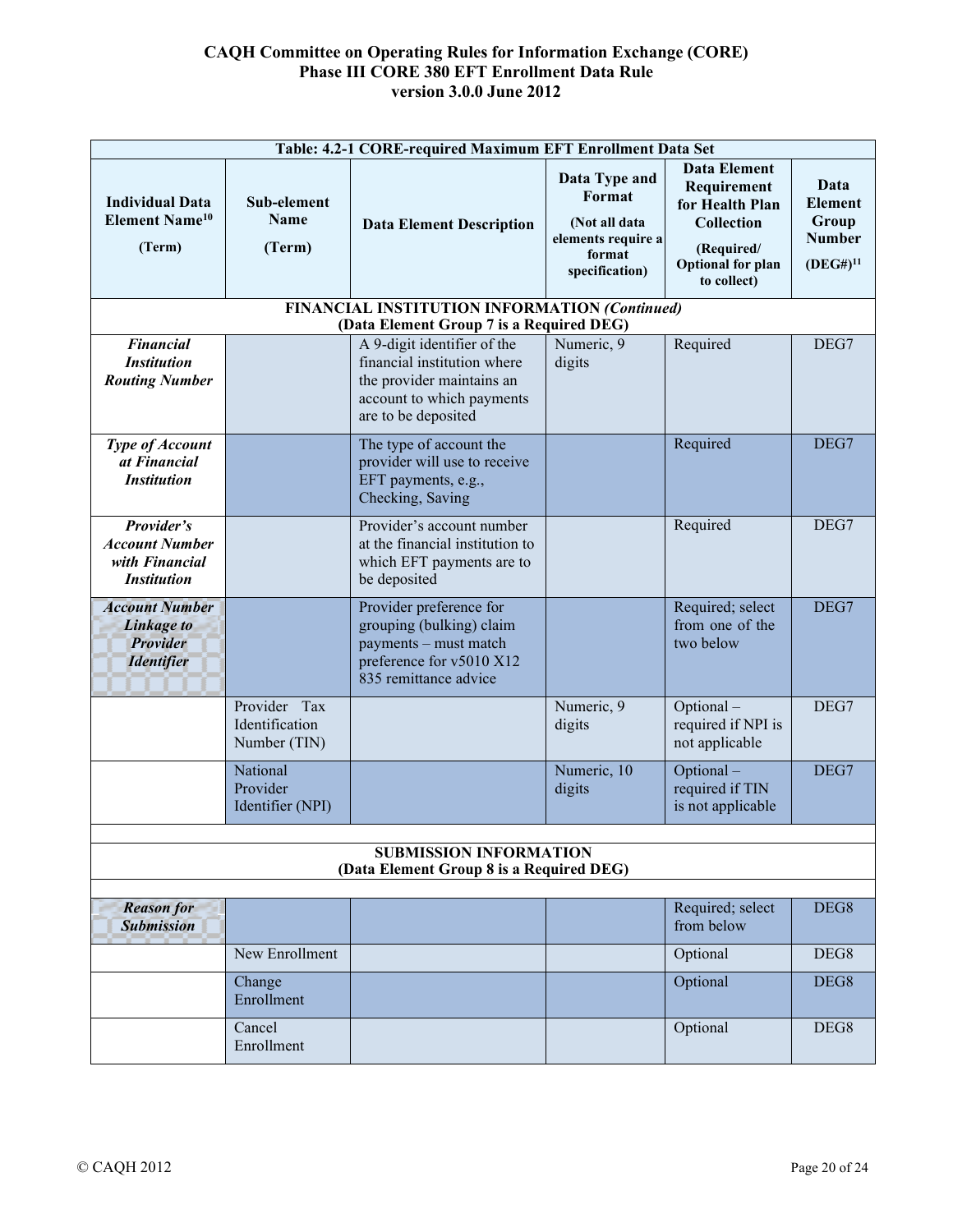| Table: 4.2-1 CORE-required Maximum EFT Enrollment Data Set           |                                                                  |                                                                                                                                                                                                         |                                                                                            |                                                                                                                                     |                                                                   |
|----------------------------------------------------------------------|------------------------------------------------------------------|---------------------------------------------------------------------------------------------------------------------------------------------------------------------------------------------------------|--------------------------------------------------------------------------------------------|-------------------------------------------------------------------------------------------------------------------------------------|-------------------------------------------------------------------|
| <b>Individual Data</b><br><b>Element Name<sup>10</sup></b><br>(Term) | Sub-element<br><b>Name</b><br>(Term)                             | <b>Data Element Description</b>                                                                                                                                                                         | Data Type and<br>Format<br>(Not all data<br>elements require a<br>format<br>specification) | <b>Data Element</b><br>Requirement<br>for Health Plan<br><b>Collection</b><br>(Required/<br><b>Optional for plan</b><br>to collect) | Data<br><b>Element</b><br>Group<br><b>Number</b><br>$(DEG#)^{11}$ |
|                                                                      |                                                                  | <b>SUBMISSION INFORMATION (Continued)</b><br>(Data Element Group 8 is a Required DEG)                                                                                                                   |                                                                                            |                                                                                                                                     |                                                                   |
| <b>Include</b> with<br><b>Enrollment</b><br><b>Submission</b>        |                                                                  |                                                                                                                                                                                                         |                                                                                            | Optional; select<br>from below                                                                                                      | DEG8                                                              |
|                                                                      | Voided Check                                                     | A voided check is attached<br>to provide confirmation of<br>Identification/Account<br><b>Numbers</b>                                                                                                    |                                                                                            | Optional                                                                                                                            | DEG8                                                              |
|                                                                      | <b>Bank Letter</b>                                               | A letter on bank letterhead<br>that formally certifies the<br>account owners routing and<br>account numbers                                                                                             |                                                                                            | Optional                                                                                                                            | DEG8                                                              |
| Authorized<br><b>Signature</b>                                       |                                                                  | The signature of an<br>individual authorized by the<br>provider or its agent to<br>initiate, modify or terminate<br>an enrollment. May be used<br>with electronic and paper-<br>based manual enrollment |                                                                                            | Required; select<br>from below                                                                                                      | DEG8                                                              |
|                                                                      | Electronic<br>Signature of<br>Person<br>Submitting<br>Enrollment |                                                                                                                                                                                                         |                                                                                            | Optional                                                                                                                            | DEG8                                                              |
|                                                                      | Written<br>Signature of<br>Person<br>Submitting<br>Enrollment    | A (usually cursive)<br>rendering of a name unique<br>to a particular person used<br>as confirmation of<br>authorization and identity                                                                    |                                                                                            | Optional                                                                                                                            | DEG8                                                              |
|                                                                      | Printed Name of<br>Person<br>Submitting<br>Enrollment            | The printed name of the<br>person signing the form;<br>may be used with electronic<br>and paper-based manual<br>enrollment                                                                              |                                                                                            | Optional                                                                                                                            | DEG8                                                              |
|                                                                      | Printed Title of<br>Person<br>Submitting<br>Enrollment           | The printed title of the<br>person signing the form;<br>may be used with electronic<br>and paper-based manual<br>enrollment                                                                             |                                                                                            | Optional                                                                                                                            | DEG8                                                              |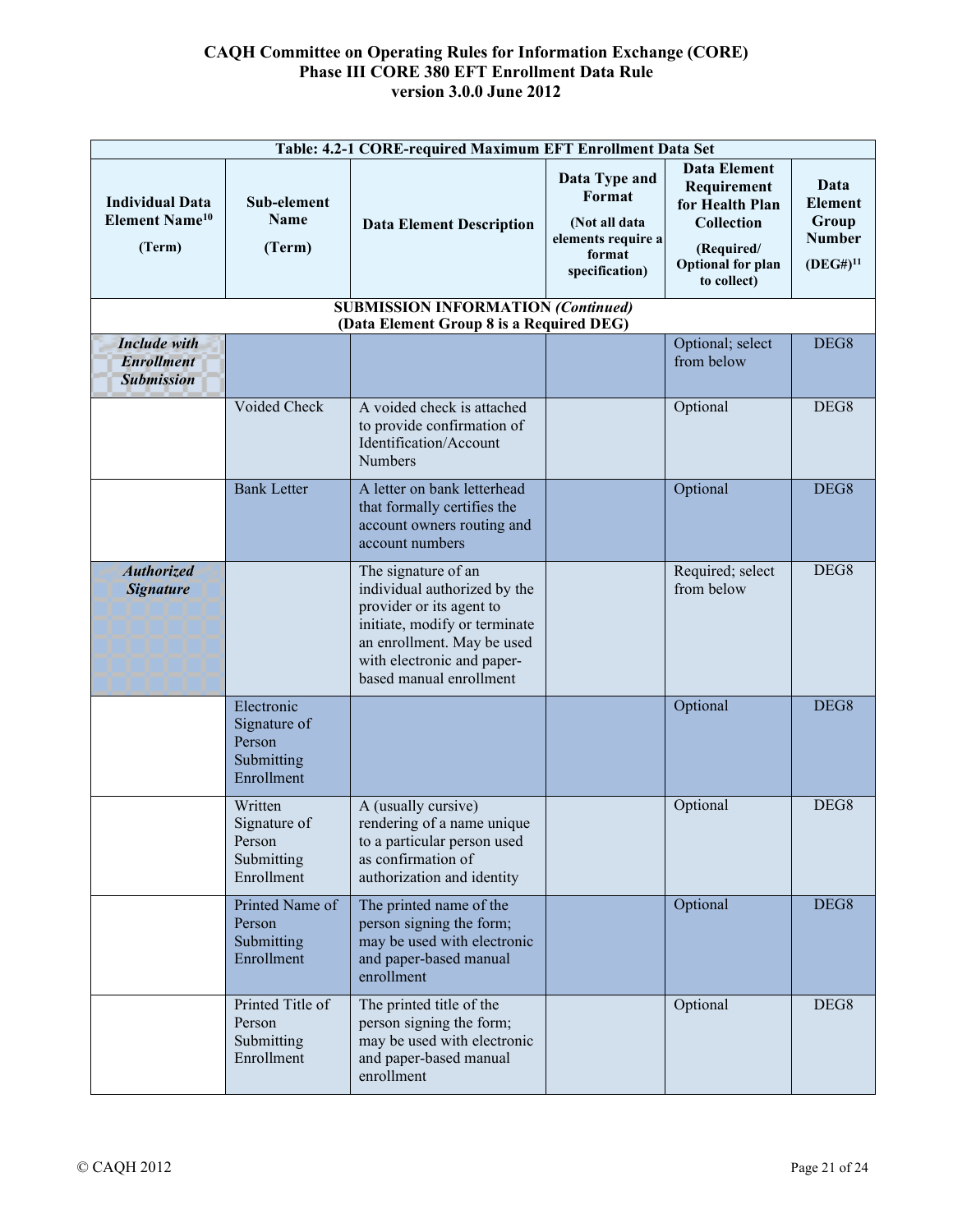| Table: 4.2-1 CORE-required Maximum EFT Enrollment Data Set                            |                                      |                                                       |                                                                                            |                                                                                                                              |                                                                   |
|---------------------------------------------------------------------------------------|--------------------------------------|-------------------------------------------------------|--------------------------------------------------------------------------------------------|------------------------------------------------------------------------------------------------------------------------------|-------------------------------------------------------------------|
| <b>Individual Data</b><br>Element Name <sup>10</sup><br>(Term)                        | Sub-element<br><b>Name</b><br>(Term) | <b>Data Element Description</b>                       | Data Type and<br>Format<br>(Not all data<br>elements require a<br>format<br>specification) | Data Element<br>Requirement<br>for Health Plan<br><b>Collection</b><br>(Required/<br><b>Optional for plan</b><br>to collect) | Data<br><b>Element</b><br>Group<br><b>Number</b><br>$(DEG#)^{11}$ |
| <b>SUBMISSION INFORMATION (Continued)</b><br>(Data Element Group 8 is a Required DEG) |                                      |                                                       |                                                                                            |                                                                                                                              |                                                                   |
| <b>Submission Date</b>                                                                |                                      | The date on which the<br>enrollment is submitted      | <b>CCYYMMDD</b><br>29                                                                      | Optional                                                                                                                     | DEG <sub>8</sub>                                                  |
| <b>Requested EFT</b><br>Start/Change/<br><b>Cancel Date</b>                           |                                      | The date on which the<br>requested action is to begin | <b>CCYYMMDD</b>                                                                            | Optional                                                                                                                     | DEG <sub>8</sub>                                                  |

### <span id="page-20-0"></span>*4.3 CORE Master Template for Collecting EFT Enrollment Data*

### <span id="page-20-1"></span>**4.3.1 Master Template for Manual Paper-Based Enrollment**

The name of the health plan (or its agent or the vendor offering EFT) and the purpose of the form will be on the top of the form, e.g., Health Plan X: Electronic Funds Transfer (EFT) Authorization Agreement.

A health plan (or its agent or a vendor offering EFT) is required to use the format, flow, and data set including data element descriptions of Table 4.2-1 as the CORE Master EFT Enrollment Submission form when using a manual paper-based enrollment method. All CORE-required EFT Enrollment data elements must appear on the paper form in the same order as they appear in Table 4.2-1.

A health plan (or its agent) cannot revise or modify:

- The name of a CORE Master EFT Enrollment Data Element Name
- The usage requirement of a CORE Master EFT Enrollment Data Element
- The Data Element Group number of a CORE Master EFT Enrollment Data Element

Beyond the data elements and their flow, a health plan (or its agent) must:

- Develop and make available to the healthcare provider (or its agent) specific written instructions and guidance for the healthcare provider (or its agent) when completing and submitting the enrollmentform, including when using paper
- Provide a number to fax and/or a U.S. Postal Service or email address to send the completed form
- Include contact information for the health plan, specifically a telephone number and/or email address to send questions
- Include authorization language for the provider to read and consider
- Include a section in the form that outlines how the provider can access online instructions for how the provider can determine the status of the EFT enrollment
- Clearly label any appendix describing its purpose as it relates to the provider enrolling in EFT

<sup>&</sup>lt;sup>29</sup> ASC X12 Standards Version 005010 for X12 Data Element 373 Date used in the ASC X12 005010X221 Health Care Claim Payment/Advice Technical Report Type 3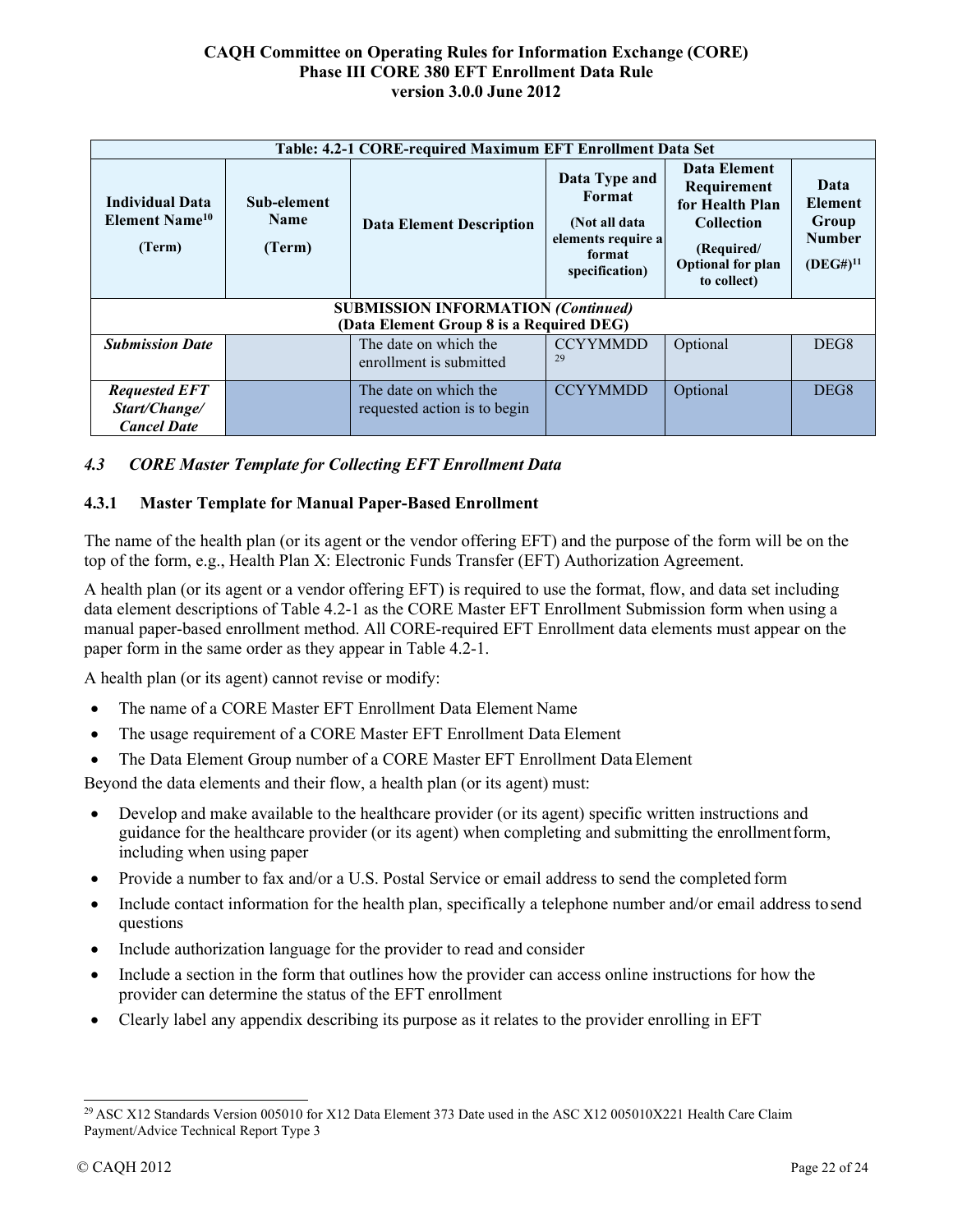• Inform the provider that it must contact its financial institution to arrange for the delivery of the CORErequired Minimum CCD+ data elements needed for reassociation of the payment and the ERA. *See Phase III CORE EFT & ERA Reassociation (CCD+/835) Rule Version 3.0.0.*

### <span id="page-21-0"></span>**4.3.2 Master Template for Electronic Enrollment**

When electronically enrolling a healthcare provider in EFT, a health plan (or its agent) must use the CORE Master EFT Enrollment Data Element Name and Sub-element Name as specified in Table 4.2-1 without revision or modification.

When using an XML-based electronic approach, the Data Element Name and Sub-element Name must be used exactly as represented in the table enclosed in angle brackets (i.e.,  $\langle \rangle$ ) for the standard XML element name and all spaces replaced with an underscore [ ] character e.g., <Provider Address>.

As noted below in §4.4, a health plan (or its agent or vendors offering EFT enrollment) will offer an electronic way for provider to complete and submit the EFT enrollment. A health plan may use a web-based method for its electronic approach to offering EFT enrollment. The design of the website is restricted by this rule only to the extent that the flow, format and data set including data element descriptions established by this rule must be followed.

# <span id="page-21-1"></span>*4.4 CORE Electronic Safe Harbor for EFT Enrollment to Occur Electronically*

This rule provides an EFT enrollment "Electronic Safe Harbor" by which health plans, healthcare providers, their respective agents, application vendors and intermediaries can be assured will be supported by any trading partner. This EFT Enrollment Rule specifies that all health plans and their respective agents *must implement and offer to any trading partner (e.g., a healthcare provider) an electronic method (actual method to be determined by health plan or its agent) and process for collecting the CORE-required Maximum EFT Enrollment Data Set.* As an EFT enrollment "Safe Harbor," this rule:

- **DOES NOT** require health plans or their agents to discontinue using existing manual and/or paper-based methods and processes to collect the CORE-required Maximum EFT Enrollment Data Set.
- **DOES NOT** require health plans or their agents to use ONLY an electronic method and process for collecting the CORE-required Maximum EFT Enrollment Data Set.
- **DOES NOT** require an entity to do business with any trading partner or other entity.

CORE expects that in some circumstances, health plans or their agents may agree to use non-electronic methods and mechanisms to achieve the goal of the collection of EFT enrollment data – and that provider trading partners will respond to using this method should they choose to do so.

However, the electronic EFT enrollment "Safe Harbor" mechanism offered by a health plan and its agent MUST be used by the health plan or its agent if requested by a trading partner or its agent. The electronic EFTenrollment "Safe Harbor" mechanism is not limited to single entity enrollments and may include a batch of enrollments. If the health plan or its agent does not believe that this CORE EFT Enrollment Safe Harbor is the best mechanism for that particular trading partner or its agent, it may work with its trading partner to implement a different, mutually agreeable collection method. However, if the trading partner insists on conducting EFT Enrollment electronically, the health plan or its agent must accommodate that request. This clarification is not intended in any way to modify entities' obligations to exchange electronic transactions as specified by HIPAA or other Federal and state regulations.